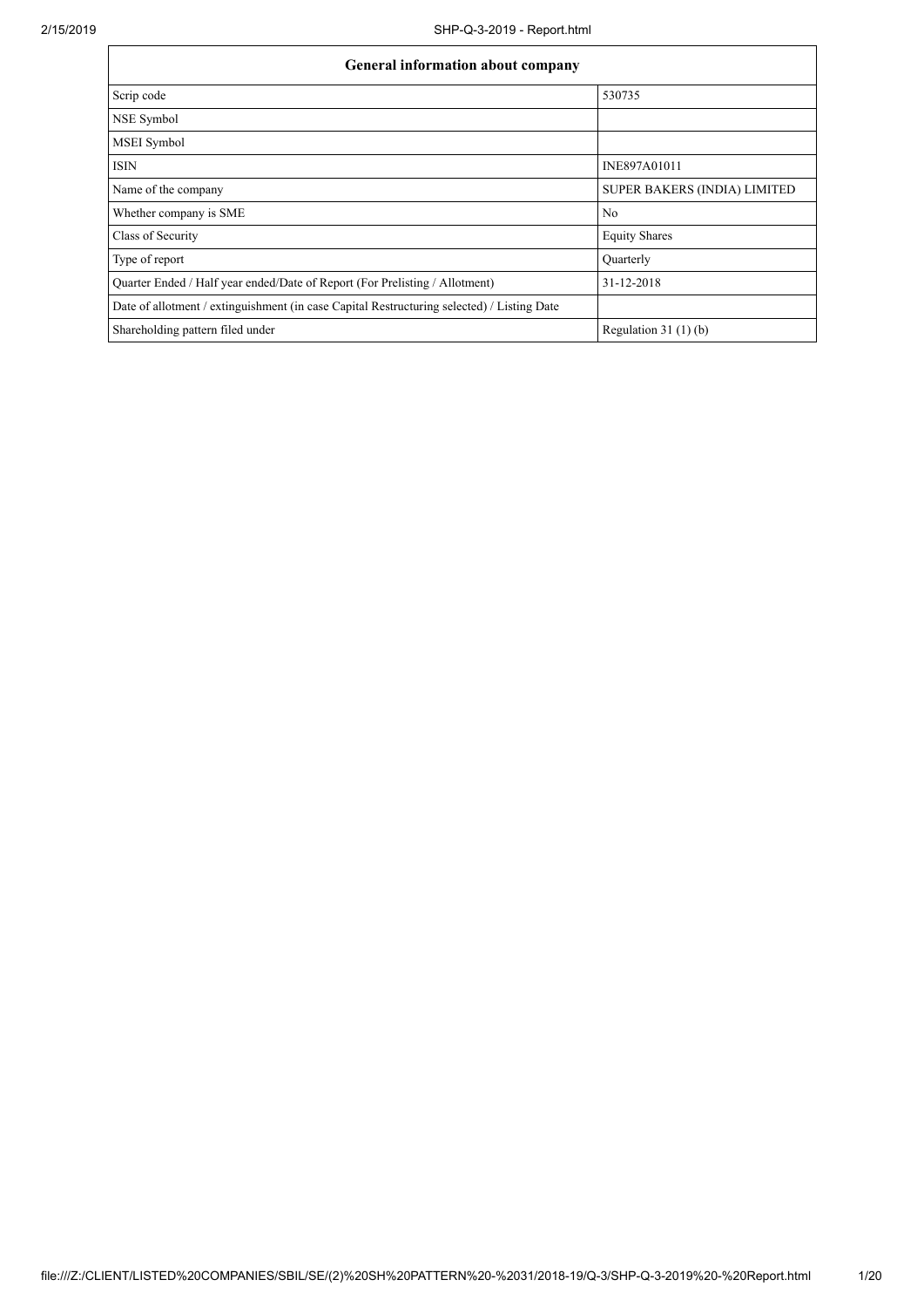|                | <b>Declaration</b>                                                                          |                |                                |                       |                             |  |  |  |  |
|----------------|---------------------------------------------------------------------------------------------|----------------|--------------------------------|-----------------------|-----------------------------|--|--|--|--|
| Sr.<br>No.     | Particular                                                                                  | Yes/No         | Promoter and<br>Promoter Group | Public<br>shareholder | Non Promoter-<br>Non Public |  |  |  |  |
| $\vert$ 1      | Whether the Listed Entity has issued any partly paid up shares?                             | N <sub>0</sub> | N <sub>0</sub>                 | N <sub>0</sub>        | N <sub>0</sub>              |  |  |  |  |
| $\overline{2}$ | Whether the Listed Entity has issued any Convertible Securities<br>$\overline{\mathcal{L}}$ | N <sub>o</sub> | N <sub>0</sub>                 | N <sub>0</sub>        | N <sub>0</sub>              |  |  |  |  |
| $\overline{3}$ | Whether the Listed Entity has issued any Warrants?                                          | N <sub>0</sub> | N <sub>0</sub>                 | No                    | N <sub>0</sub>              |  |  |  |  |
| $\overline{4}$ | Whether the Listed Entity has any shares against which<br>depository receipts are issued?   | No.            | No                             | N <sub>0</sub>        | No.                         |  |  |  |  |
| $\overline{5}$ | Whether the Listed Entity has any shares in locked-in?                                      | N <sub>0</sub> | No                             | N <sub>0</sub>        | N <sub>0</sub>              |  |  |  |  |
| 6              | Whether any shares held by promoters are pledge or otherwise<br>encumbered?                 | N <sub>o</sub> | No                             |                       |                             |  |  |  |  |
| 7              | Whether company has equity shares with differential voting<br>rights?                       | No             | No                             | N <sub>0</sub>        | No                          |  |  |  |  |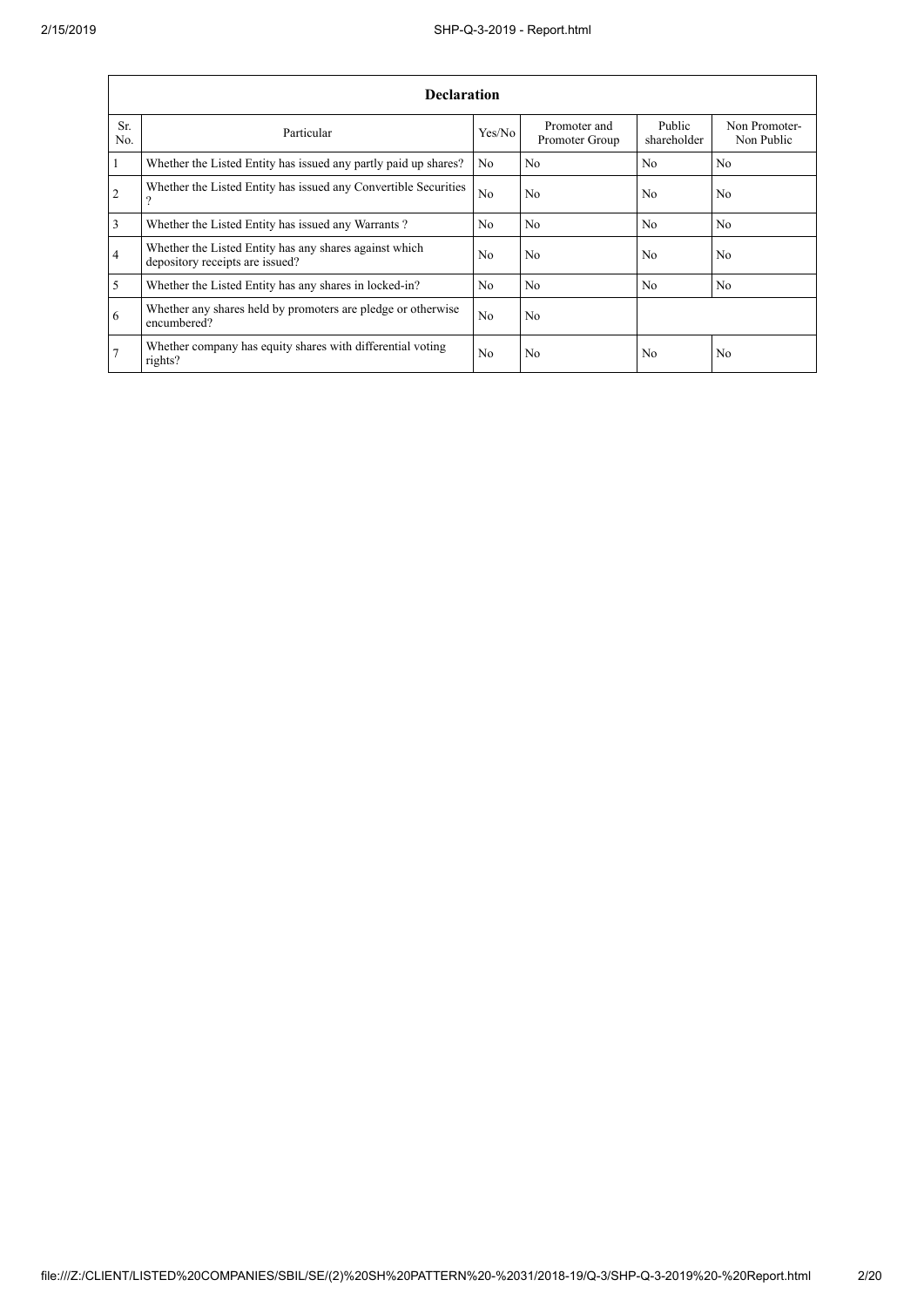|                                        | Table I - Summary Statement holding of specified securities                                                                           |                                          |                      |                      |                           |                      |                                          |                                                                  |               |         |                     |
|----------------------------------------|---------------------------------------------------------------------------------------------------------------------------------------|------------------------------------------|----------------------|----------------------|---------------------------|----------------------|------------------------------------------|------------------------------------------------------------------|---------------|---------|---------------------|
|                                        | Category                                                                                                                              | Nos. Of                                  | No. of<br>fully paid | No. Of<br>Partly     | No. Of<br>shares          | Total nos.<br>shares | Shareholding as a<br>$%$ of total no. of | Number of Voting Rights held in each<br>class of securities (IX) |               |         |                     |
| Category<br>$\left( \mathrm{I}\right)$ | paid-up<br>of<br>underlying<br>held (VII)<br>shareholders<br>up equity<br>shareholder<br>equity<br>Depository<br>$= (IV) +$<br>shares | shares (calculated<br>as per SCRR, 1957) |                      |                      | No of Voting (XIV) Rights | Total as a           |                                          |                                                                  |               |         |                     |
| (II)                                   |                                                                                                                                       | (III)                                    | held $(IV)$          | shares<br>held $(V)$ | Receipts<br>(VI)          | $(V)$ + $(VI)$       | $(VIII)$ As a % of<br>$(A+B+C2)$         | Class<br>eg: $X$                                                 | Class<br>eg:y | Total   | $%$ of<br>$(A+B+C)$ |
| (A)                                    | Promoter<br>&<br>Promoter<br>Group                                                                                                    | 11                                       | 674059               |                      |                           | 674059               | 22.31                                    | 674059                                                           |               | 674059  | 22.31               |
| (B)                                    | Public                                                                                                                                | 2254                                     | 2347541              |                      |                           | 2347541              | 77.69                                    | 2347541                                                          |               | 2347541 | 77.69               |
| (C)                                    | Non<br>Promoter-<br>Non Public                                                                                                        |                                          |                      |                      |                           |                      |                                          |                                                                  |               |         |                     |
| (C1)                                   | <b>Shares</b><br>underlying<br><b>DRs</b>                                                                                             |                                          |                      |                      |                           |                      |                                          |                                                                  |               |         |                     |
| (C2)                                   | Shares held<br>by<br>Employee<br>Trusts                                                                                               |                                          |                      |                      |                           |                      |                                          |                                                                  |               |         |                     |
|                                        | Total                                                                                                                                 | 2265                                     | 3021600              |                      |                           | 3021600              | 100                                      | 3021600                                                          |               | 3021600 | 100                 |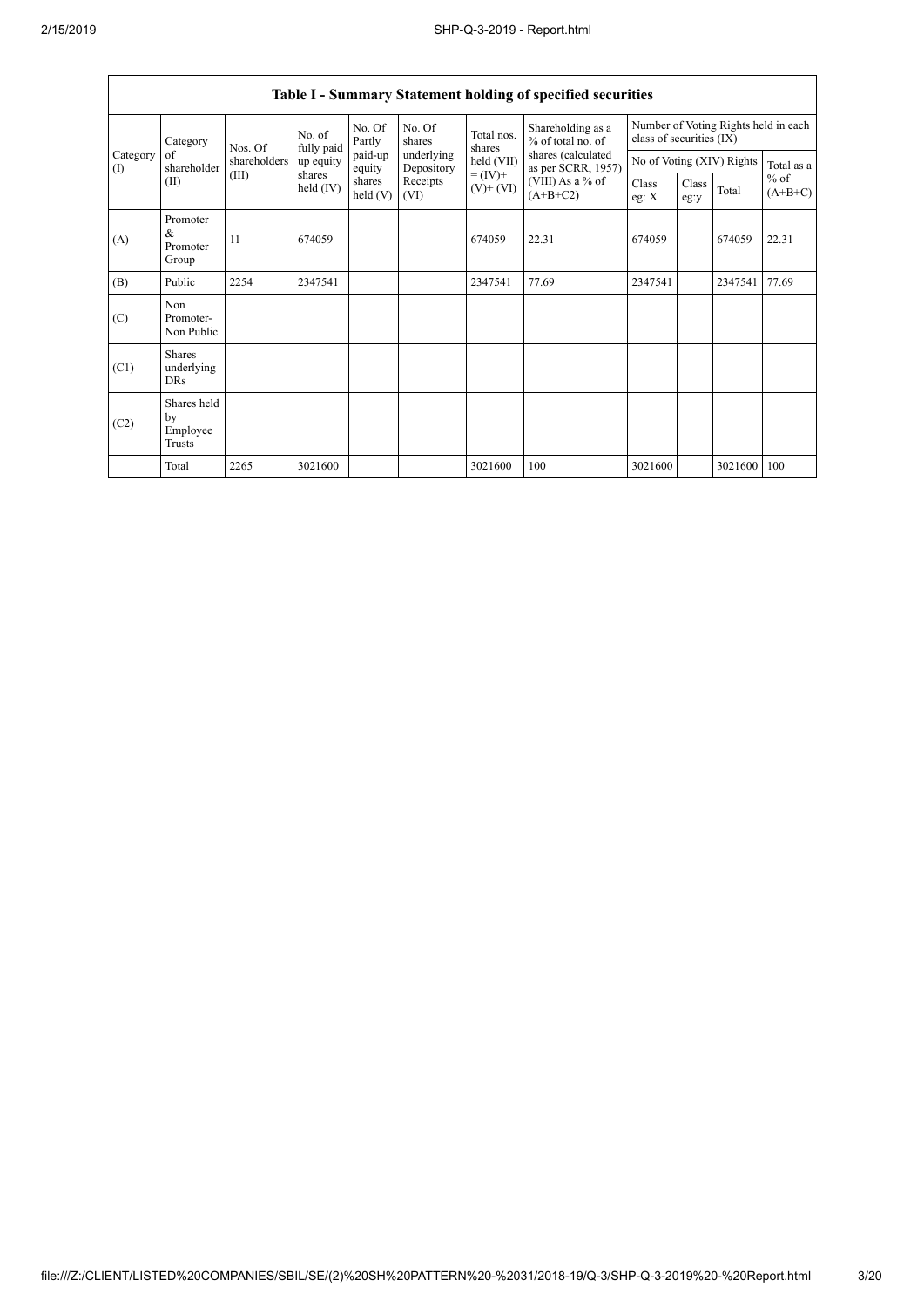|                               | Table I - Summary Statement holding of specified securities                                                         |                                    |                                                     |                                                                                            |                                                                                    |                                                  |            |                                                                               |                                |                                       |
|-------------------------------|---------------------------------------------------------------------------------------------------------------------|------------------------------------|-----------------------------------------------------|--------------------------------------------------------------------------------------------|------------------------------------------------------------------------------------|--------------------------------------------------|------------|-------------------------------------------------------------------------------|--------------------------------|---------------------------------------|
| Category<br>of<br>(1)<br>(II) | No. Of<br><b>Shares</b><br>Category<br>Underlying<br>Outstanding<br>shareholder<br>convertible<br>securities<br>(X) | No. of<br>Shares                   | Underlying                                          | No. Of Shares<br>Underlying<br>Outstanding<br>convertible                                  | Shareholding, as a %<br>assuming full<br>conversion of<br>convertible securities ( | Number of<br>Locked in<br>shares (XII)           |            | Number of<br><b>Shares</b><br>pledged or<br>otherwise<br>encumbered<br>(XIII) |                                | Number of<br>equity shares<br>held in |
|                               |                                                                                                                     | Outstanding<br>Warrants<br>$(X_i)$ | securities and<br>No. Of<br>Warrants $(X_i)$<br>(a) | as a percentage of<br>diluted share capital)<br>$(XI) = (VII)+(X) As a %$<br>of $(A+B+C2)$ | No.<br>(a)                                                                         | As a<br>$%$ of<br>total<br>Shares<br>held<br>(b) | No.<br>(a) | As a<br>$%$ of<br>total<br><b>Shares</b><br>held<br>(b)                       | dematerialized<br>form $(XIV)$ |                                       |
| (A)                           | Promoter<br>$\&$<br>Promoter<br>Group                                                                               |                                    |                                                     |                                                                                            | 22.31                                                                              |                                                  |            |                                                                               |                                | 674059                                |
| (B)                           | Public                                                                                                              |                                    |                                                     |                                                                                            | 77.69                                                                              |                                                  |            |                                                                               |                                | 1907511                               |
| (C)                           | Non<br>Promoter-<br>Non Public                                                                                      |                                    |                                                     |                                                                                            |                                                                                    |                                                  |            |                                                                               |                                |                                       |
| (C1)                          | Shares<br>underlying<br><b>DRs</b>                                                                                  |                                    |                                                     |                                                                                            |                                                                                    |                                                  |            |                                                                               |                                |                                       |
| (C2)                          | Shares held<br>by<br>Employee<br><b>Trusts</b>                                                                      |                                    |                                                     |                                                                                            |                                                                                    |                                                  |            |                                                                               |                                |                                       |
|                               | Total                                                                                                               |                                    |                                                     |                                                                                            | 100                                                                                |                                                  |            |                                                                               |                                | 2581570                               |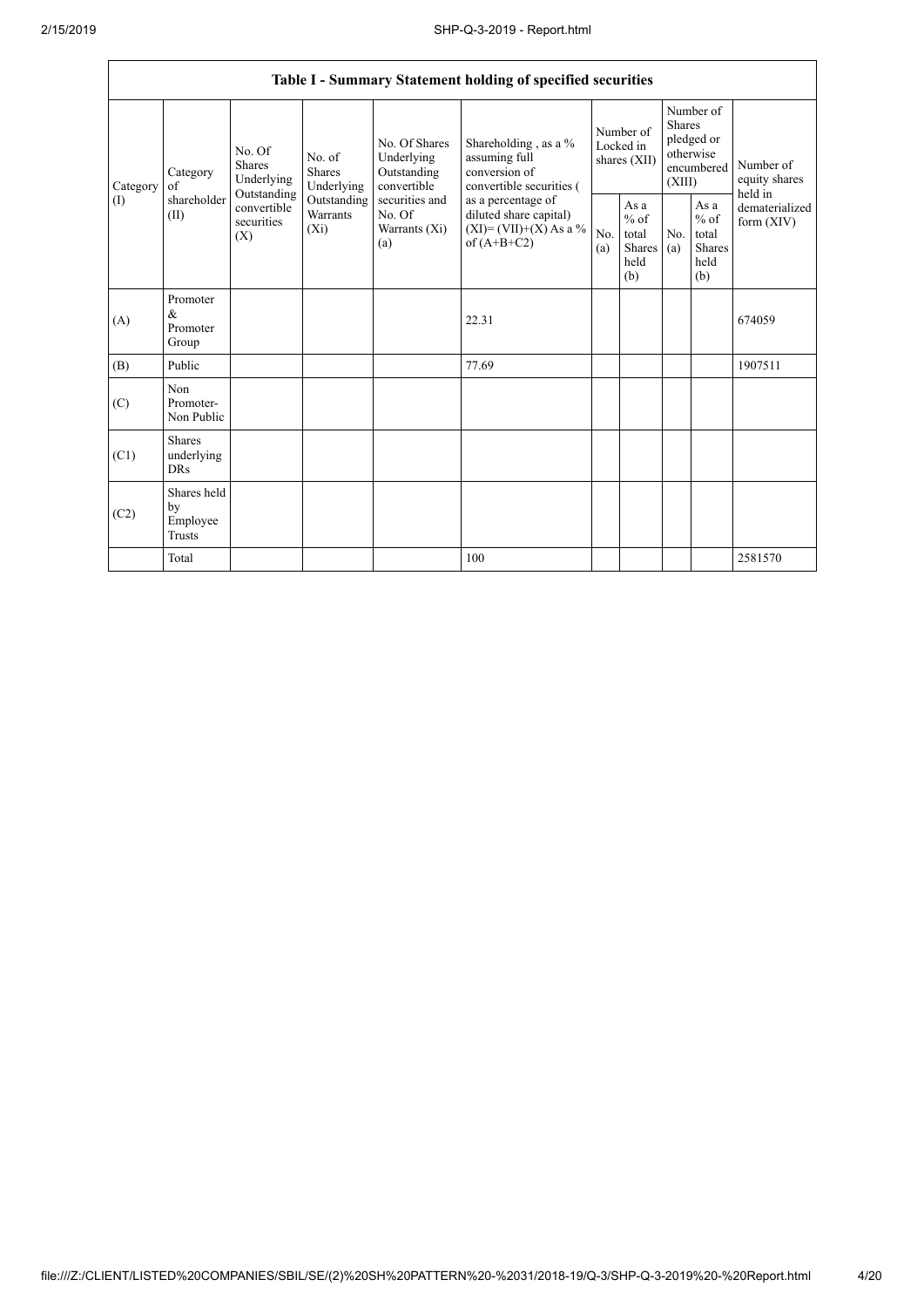$\mathsf{r}$ 

 $\overline{\phantom{a}}$ 

|                                                                                             | Table II - Statement showing shareholding pattern of the Promoter and Promoter Group                                |                                                                                      |                            |                       |                                    |                             |                                              |                               |               |                                 |                           |
|---------------------------------------------------------------------------------------------|---------------------------------------------------------------------------------------------------------------------|--------------------------------------------------------------------------------------|----------------------------|-----------------------|------------------------------------|-----------------------------|----------------------------------------------|-------------------------------|---------------|---------------------------------|---------------------------|
|                                                                                             |                                                                                                                     |                                                                                      | No. of                     | No. Of<br>Partly      | No. Of                             | Total<br>nos.               | Shareholding<br>as a % of total              | each class of securities (IX) |               | Number of Voting Rights held in |                           |
| Sr.                                                                                         | Category & Name<br>of the<br>Shareholders (I)                                                                       | Nos. Of<br>shareholders                                                              | fully<br>paid up<br>equity | paid-<br>up<br>equity | shares<br>underlying<br>Depository | shares<br>held<br>$(VII) =$ | no. of shares<br>(calculated as<br>per SCRR, | No of Voting (XIV) Rights     |               |                                 | Total<br>as a %<br>of     |
|                                                                                             |                                                                                                                     | (III)                                                                                | shares<br>held (IV)        | shares<br>held<br>(V) | Receipts<br>(VI)                   | $(IV)+$<br>$(V)^+$<br>(VI)  | 1957) (VIII)<br>As a $%$ of<br>$(A+B+C2)$    | Class eg:<br>X                | Class<br>eg:y | Total                           | Total<br>Voting<br>rights |
| A                                                                                           |                                                                                                                     | Table II - Statement showing shareholding pattern of the Promoter and Promoter Group |                            |                       |                                    |                             |                                              |                               |               |                                 |                           |
| (1)                                                                                         | Indian                                                                                                              |                                                                                      |                            |                       |                                    |                             |                                              |                               |               |                                 |                           |
| (a)                                                                                         | Individuals/Hindu<br>undivided Family                                                                               | 10                                                                                   | 542323                     |                       |                                    | 542323                      | 17.95                                        | 542323                        |               | 542323                          | 17.95                     |
| (d)                                                                                         | Any Other<br>(specify)                                                                                              | $\mathbf{1}$                                                                         | 131736                     |                       |                                    | 131736                      | 4.36                                         | 131736                        |               | 131736                          | 4.36                      |
| Sub-Total (A)<br>(1)                                                                        |                                                                                                                     | 11                                                                                   | 674059                     |                       |                                    | 674059                      | 22.31                                        | 674059                        |               | 674059                          | 22.31                     |
| (2)                                                                                         | Foreign                                                                                                             |                                                                                      |                            |                       |                                    |                             |                                              |                               |               |                                 |                           |
| Total<br>Shareholding<br>of Promoter<br>and Promoter<br>Group $(A)=$<br>$(A)(1)+(A)$<br>(2) |                                                                                                                     | 11                                                                                   | 674059                     |                       |                                    | 674059                      | 22.31                                        | 674059                        |               | 674059                          | 22.31                     |
| B                                                                                           |                                                                                                                     | Table III - Statement showing shareholding pattern of the Public shareholder         |                            |                       |                                    |                             |                                              |                               |               |                                 |                           |
| (1)                                                                                         | Institutions                                                                                                        |                                                                                      |                            |                       |                                    |                             |                                              |                               |               |                                 |                           |
| (3)                                                                                         | Non-institutions                                                                                                    |                                                                                      |                            |                       |                                    |                             |                                              |                               |               |                                 |                           |
| (a(i))                                                                                      | Individuals -<br>i.Individual<br>shareholders<br>holding nominal<br>share capital up to<br>Rs. 2 lakhs.             | 2152                                                                                 | 1118288                    |                       |                                    | 1118288                     | 37.01                                        | 1118288                       |               | 1118288                         | 37.01                     |
| (a(ii))                                                                                     | Individuals - ii.<br>Individual<br>shareholders<br>holding nominal<br>share capital in<br>excess of Rs. 2<br>lakhs. | 22                                                                                   | 853827                     |                       |                                    | 853827                      | 28.26                                        | 853827                        |               | 853827                          | 28.26                     |
| (b)                                                                                         | NBFCs registered<br>with RBI                                                                                        | 1                                                                                    | 200                        |                       |                                    | 200                         | 0.01                                         | 200                           |               | 200                             | 0.01                      |
| (e)                                                                                         | Any Other<br>(specify)                                                                                              | 79                                                                                   | 375226                     |                       |                                    | 375226                      | 12.42                                        | 375226                        |               | 375226                          | 12.42                     |
| Sub-Total (B)<br>(3)                                                                        |                                                                                                                     | 2254                                                                                 | 2347541                    |                       |                                    | 2347541                     | 77.69                                        | 2347541                       |               | 2347541                         | 77.69                     |
| <b>Total Public</b><br>Shareholding<br>$(B)=(B)(1)+$<br>$(B)(2)+(B)(3)$                     |                                                                                                                     | 2254                                                                                 | 2347541                    |                       |                                    | 2347541                     | 77.69                                        | 2347541                       |               | 2347541                         | 77.69                     |
| $\mathbf C$                                                                                 | Table IV - Statement showing shareholding pattern of the Non Promoter- Non Public shareholder                       |                                                                                      |                            |                       |                                    |                             |                                              |                               |               |                                 |                           |
| Total (<br>$A+B+C2$ )                                                                       |                                                                                                                     | 2265                                                                                 | 3021600                    |                       |                                    | 3021600                     | 100                                          | 3021600                       |               | 3021600                         | 100                       |
| Total<br>$(A+B+C)$                                                                          |                                                                                                                     | 2265                                                                                 | 3021600                    |                       |                                    | 3021600                     | 100                                          | 3021600                       |               | 3021600 100                     |                           |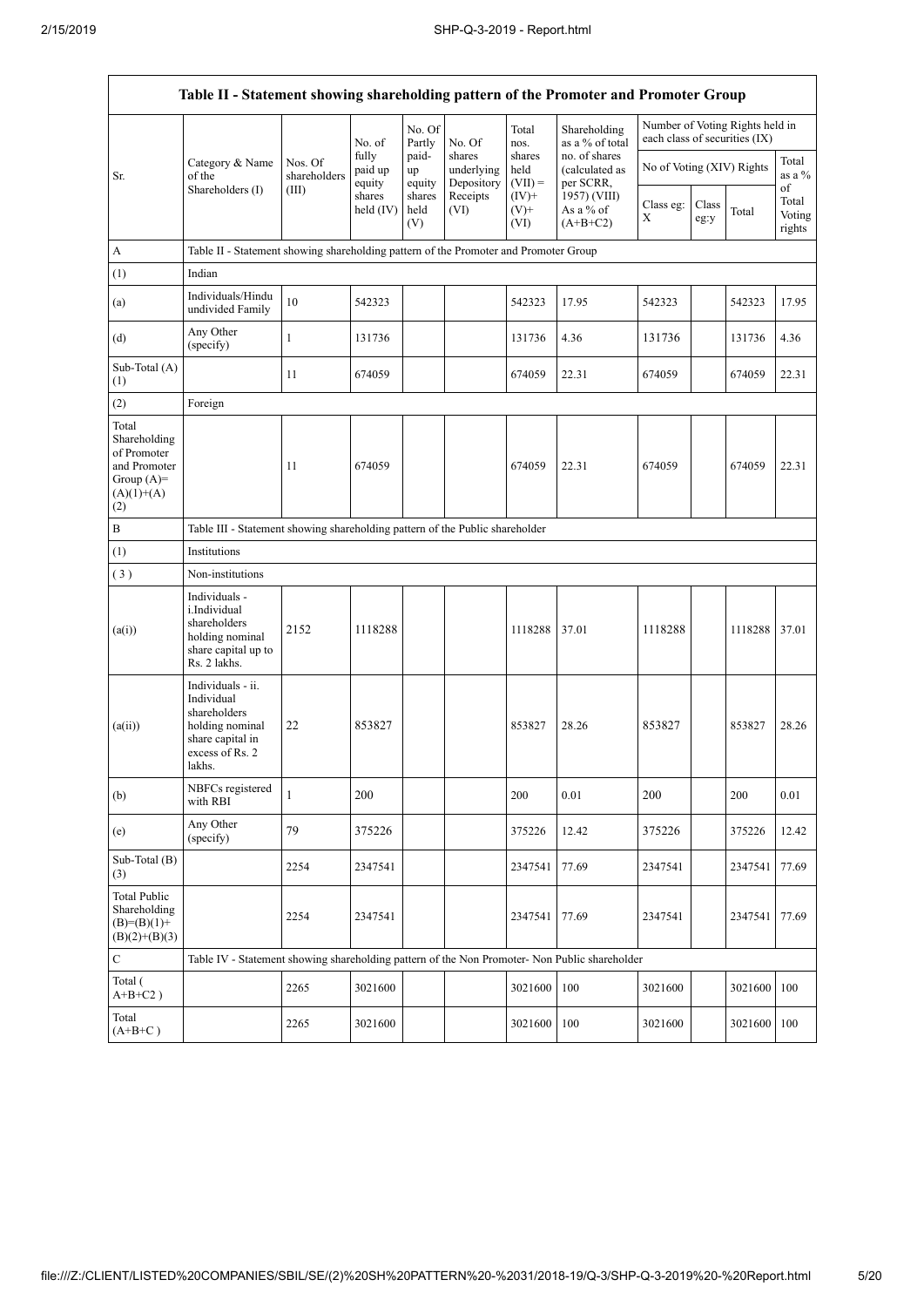$\mathbf{r}$ 

| Table II - Statement showing shareholding pattern of the Promoter and Promoter Group    |                                                 |                                       |                                                             |                                                                                                                                                                           |  |                                                  |            |                                                                               |                                       |
|-----------------------------------------------------------------------------------------|-------------------------------------------------|---------------------------------------|-------------------------------------------------------------|---------------------------------------------------------------------------------------------------------------------------------------------------------------------------|--|--------------------------------------------------|------------|-------------------------------------------------------------------------------|---------------------------------------|
| Sr.                                                                                     | No. Of<br><b>Shares</b><br>Underlying           | No. of<br><b>Shares</b><br>Underlying | No. Of Shares<br>Underlying<br>Outstanding                  | Shareholding, as a %<br>assuming full conversion of<br>convertible securities (as a<br>percentage of diluted share<br>capital) $(XI) = (VII)+(X) As$<br>a % of $(A+B+C2)$ |  | Number of<br>Locked in<br>shares (XII)           |            | Number of<br><b>Shares</b><br>pledged or<br>otherwise<br>encumbered<br>(XIII) | Number of<br>equity shares<br>held in |
|                                                                                         | Outstanding<br>convertible<br>securities<br>(X) | Outstanding<br>Warrants<br>$(X_i)$    | convertible<br>securities and<br>No. Of Warrants<br>(Xi)(a) |                                                                                                                                                                           |  | As a<br>$%$ of<br>total<br>Shares<br>held<br>(b) | No.<br>(a) | As a<br>$%$ of<br>total<br>Shares<br>held<br>(b)                              | dematerialized<br>form $(XIV)$        |
| $\boldsymbol{\mathsf{A}}$                                                               |                                                 |                                       |                                                             | Table II - Statement showing shareholding pattern of the Promoter and Promoter Group                                                                                      |  |                                                  |            |                                                                               |                                       |
| (1)                                                                                     | Indian                                          |                                       |                                                             |                                                                                                                                                                           |  |                                                  |            |                                                                               |                                       |
| (a)                                                                                     |                                                 |                                       |                                                             | 17.95                                                                                                                                                                     |  |                                                  |            |                                                                               | 542323                                |
| (d)                                                                                     |                                                 |                                       |                                                             | 4.36                                                                                                                                                                      |  |                                                  |            |                                                                               | 131736                                |
| Sub-Total (A)<br>(1)                                                                    |                                                 |                                       |                                                             | 22.31                                                                                                                                                                     |  |                                                  |            |                                                                               | 674059                                |
| (2)                                                                                     | Foreign                                         |                                       |                                                             |                                                                                                                                                                           |  |                                                  |            |                                                                               |                                       |
| Total<br>Shareholding<br>of Promoter<br>and Promoter<br>Group $(A)=$<br>$(A)(1)+(A)(2)$ |                                                 |                                       |                                                             | 22.31                                                                                                                                                                     |  |                                                  |            |                                                                               | 674059                                |
| $\, {\bf B}$                                                                            |                                                 |                                       |                                                             | Table III - Statement showing shareholding pattern of the Public shareholder                                                                                              |  |                                                  |            |                                                                               |                                       |
| (1)                                                                                     | Institutions                                    |                                       |                                                             |                                                                                                                                                                           |  |                                                  |            |                                                                               |                                       |
| (3)                                                                                     | Non-institutions                                |                                       |                                                             |                                                                                                                                                                           |  |                                                  |            |                                                                               |                                       |
| (a(i))                                                                                  |                                                 |                                       |                                                             | 37.01                                                                                                                                                                     |  |                                                  |            |                                                                               | 700558                                |
| (a(ii))                                                                                 |                                                 |                                       |                                                             | 28.26                                                                                                                                                                     |  |                                                  |            |                                                                               | 853827                                |
| (b)                                                                                     |                                                 |                                       |                                                             | 0.01                                                                                                                                                                      |  |                                                  |            |                                                                               | 200                                   |
| (e)                                                                                     |                                                 |                                       |                                                             | 12.42                                                                                                                                                                     |  |                                                  |            |                                                                               | 352926                                |
| Sub-Total (B)<br>(3)                                                                    |                                                 |                                       |                                                             | 77.69                                                                                                                                                                     |  |                                                  |            |                                                                               | 1907511                               |
| <b>Total Public</b><br>Shareholding<br>$(B)= (B)(1) +$<br>$(B)(2)+(B)(3)$               |                                                 |                                       |                                                             | 77.69                                                                                                                                                                     |  |                                                  |            |                                                                               | 1907511                               |
| $\mathbf C$                                                                             |                                                 |                                       |                                                             | Table IV - Statement showing shareholding pattern of the Non Promoter- Non Public shareholder                                                                             |  |                                                  |            |                                                                               |                                       |
| Total (<br>$A+B+C2$ )                                                                   |                                                 |                                       |                                                             | 100                                                                                                                                                                       |  |                                                  |            |                                                                               | 2581570                               |
| Total (A+B+C<br>$\lambda$                                                               |                                                 |                                       |                                                             | 100                                                                                                                                                                       |  |                                                  |            |                                                                               | 2581570                               |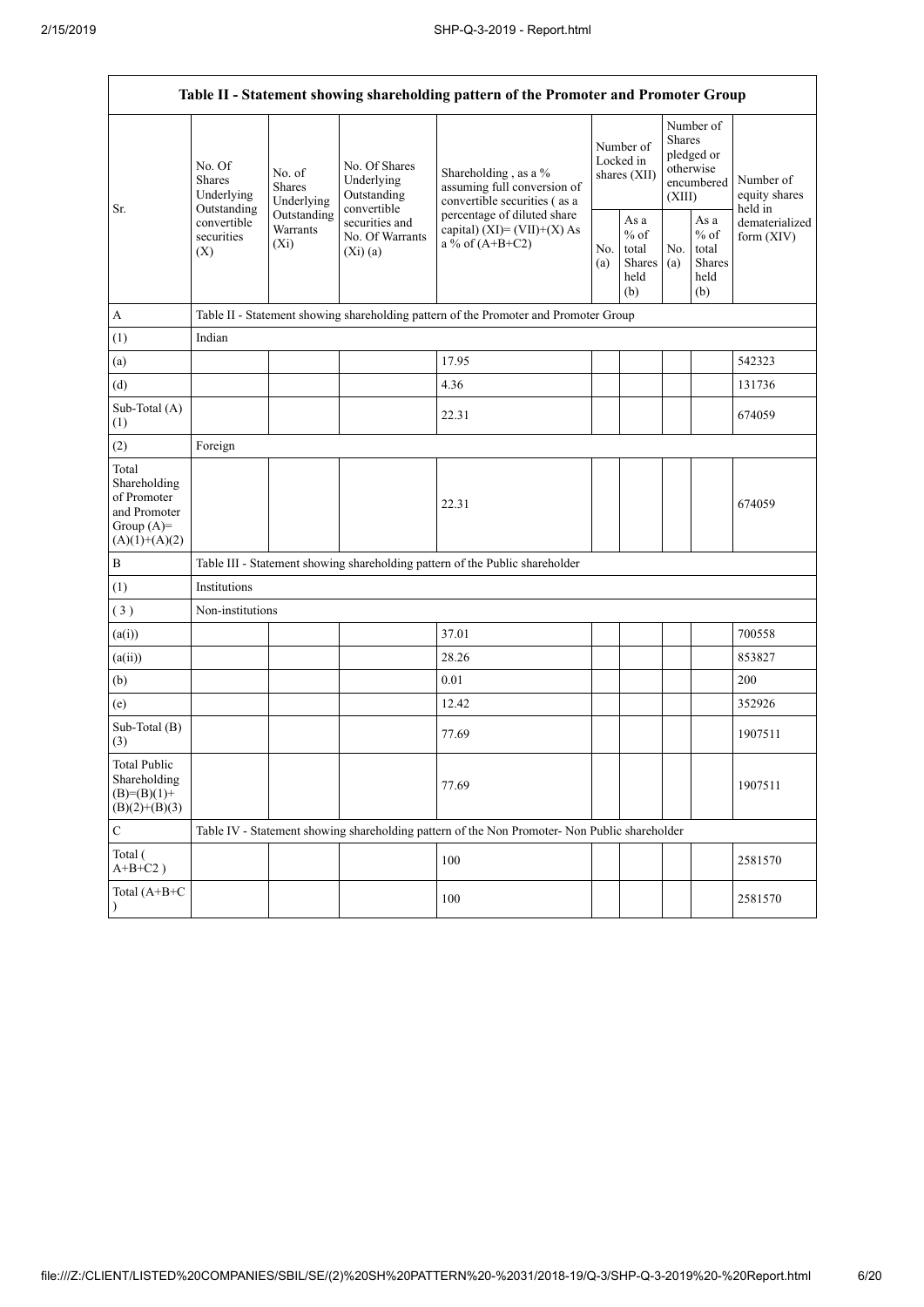| Individuals/Hindu undivided Family                                                                                                                                                       |                              |                              |                             |                                |                       |                                |                        |  |
|------------------------------------------------------------------------------------------------------------------------------------------------------------------------------------------|------------------------------|------------------------------|-----------------------------|--------------------------------|-----------------------|--------------------------------|------------------------|--|
| Searial No.                                                                                                                                                                              | $\mathbf{1}$                 | $\overline{c}$               | 3                           | $\overline{4}$                 | 5                     | $\sqrt{6}$                     | $\overline{7}$         |  |
| Name of the<br>Shareholders (I)                                                                                                                                                          | Shankarlal<br>Tekchand Ahuja | Sunil<br>Shankarlal<br>Ahuja | Anil<br>Shankarlal<br>Ahuja | Manisha<br>Shankarlal<br>Ahuja | Jaya Prakash<br>Ahuja | Prakash<br>Bhagwandas<br>Ahuja | Sonia Prakash<br>Ahuja |  |
| PAN(II)                                                                                                                                                                                  | AAQPA3548M                   | AASPA8998B                   | AASPA8999A                  | AECPA1576R                     | ACDPA3097N            | ABLPA1958M                     | AGBPA8178J             |  |
| No. of fully paid<br>up equity shares<br>$held$ (IV)                                                                                                                                     | 226942                       | 94500                        | 92600                       | 34781                          | 32100                 | 29400                          | 12900                  |  |
| No. Of Partly paid-<br>up equity shares<br>held(V)                                                                                                                                       |                              |                              |                             |                                |                       |                                |                        |  |
| No. Of shares<br>underlying<br>Depository<br>Receipts (VI)                                                                                                                               |                              |                              |                             |                                |                       |                                |                        |  |
| Total nos. shares<br>held $(VII) = (IV) +$<br>$(V)$ + $(VI)$                                                                                                                             | 226942                       | 94500                        | 92600                       | 34781                          | 32100                 | 29400                          | 12900                  |  |
| Shareholding as a<br>% of total no. of<br>shares (calculated<br>as per SCRR,<br>1957) (VIII) As a<br>% of $(A+B+C2)$                                                                     | 7.51                         | 3.13                         | 3.06                        | 1.15                           | 1.06                  | 0.97                           | 0.43                   |  |
| Number of Voting Rights held in each class of securities (IX)                                                                                                                            |                              |                              |                             |                                |                       |                                |                        |  |
| Class eg:X                                                                                                                                                                               | 226942                       | 94500                        | 92600                       | 34781                          | 32100                 | 29400                          | 12900                  |  |
| Class eg:y                                                                                                                                                                               |                              |                              |                             |                                |                       |                                |                        |  |
| Total                                                                                                                                                                                    | 226942                       | 94500                        | 92600                       | 34781                          | 32100                 | 29400                          | 12900                  |  |
| Total as a % of<br><b>Total Voting rights</b>                                                                                                                                            | 7.51                         | 3.13                         | 3.06                        | 1.15                           | 1.06                  | 0.97                           | 0.43                   |  |
| No. Of Shares<br>Underlying<br>Outstanding<br>convertible<br>securities (X)                                                                                                              |                              |                              |                             |                                |                       |                                |                        |  |
| No. of Shares<br>Underlying<br>Outstanding<br>Warrants (Xi)                                                                                                                              |                              |                              |                             |                                |                       |                                |                        |  |
| No. Of Shares<br>Underlying<br>Outstanding<br>convertible<br>securities and No.<br>Of Warrants (Xi)<br>(a)                                                                               |                              |                              |                             |                                |                       |                                |                        |  |
| Shareholding, as a<br>% assuming full<br>conversion of<br>convertible<br>securities (as a<br>percentage of<br>diluted share<br>capital) (XI)=<br>$(VII)+(Xi)(a)$ As a<br>% of $(A+B+C2)$ | 7.51                         | 3.13                         | 3.06                        | 1.15                           | 1.06                  | 0.97                           | 0.43                   |  |
| Number of Locked in shares (XII)                                                                                                                                                         |                              |                              |                             |                                |                       |                                |                        |  |
| No. (a)                                                                                                                                                                                  |                              |                              |                             |                                |                       |                                |                        |  |
| As a % of total<br>Shares held (b)                                                                                                                                                       |                              |                              |                             |                                |                       |                                |                        |  |
| Number of Shares pledged or otherwise encumbered (XIII)                                                                                                                                  |                              |                              |                             |                                |                       |                                |                        |  |
| No. (a)                                                                                                                                                                                  |                              |                              |                             |                                |                       |                                |                        |  |
| As a % of total<br>Shares held (b)                                                                                                                                                       |                              |                              |                             |                                |                       |                                |                        |  |
| Number of equity<br>shares held in<br>dematerialized<br>form $(XIV)$                                                                                                                     | 226942                       | 94500                        | 92600                       | 34781                          | 32100                 | 29400                          | 12900                  |  |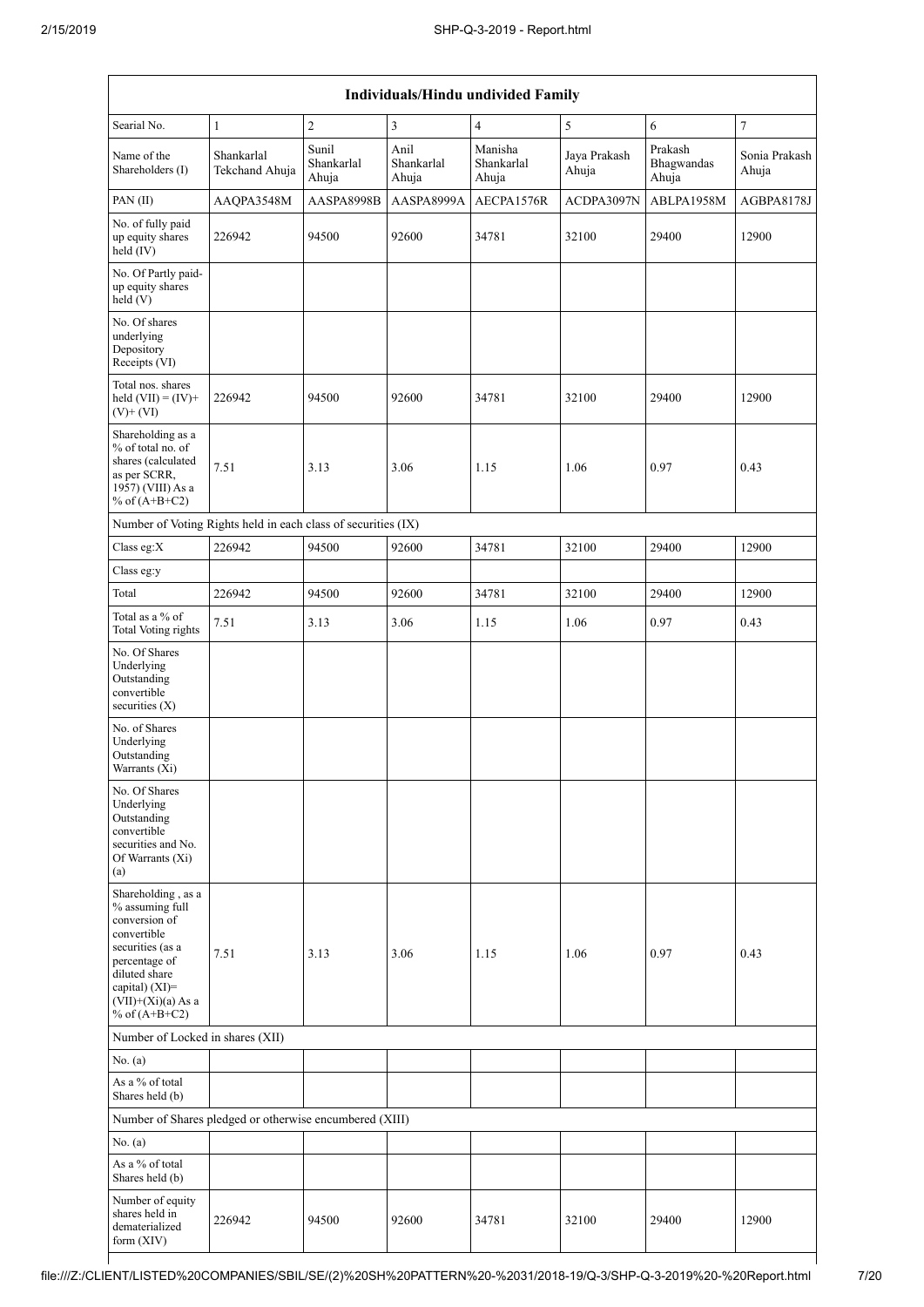$\overline{1}$ 

Reason for not providing PAN

| Reason for not<br>providing PAN |  |  |  |  |
|---------------------------------|--|--|--|--|
| Shareholder type                |  |  |  |  |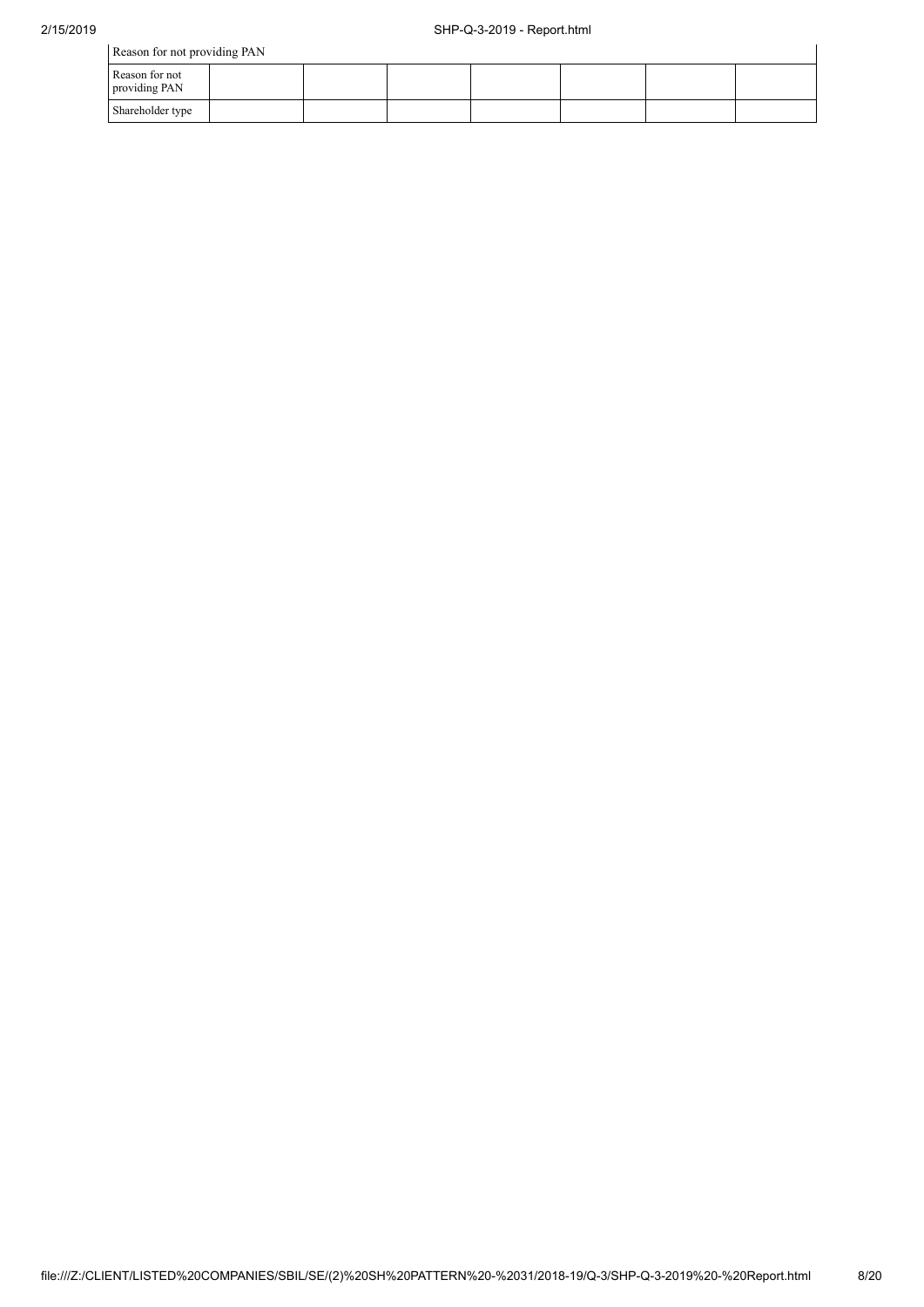| Individuals/Hindu undivided Family                                                                                                                                                          |                                                               |             |                        |                       |  |  |  |
|---------------------------------------------------------------------------------------------------------------------------------------------------------------------------------------------|---------------------------------------------------------------|-------------|------------------------|-----------------------|--|--|--|
| Searial No.                                                                                                                                                                                 | 8                                                             | 9           | 10                     |                       |  |  |  |
| Name of the<br>Shareholders (I)                                                                                                                                                             | Bhavnaben Manojkumar Ahuja                                    | Pooja Ahuja | Kashyap Rajendra Mehta | Click here to go back |  |  |  |
| PAN(II)                                                                                                                                                                                     | ACQPG3183N                                                    | ALCPA9092P  | AAVPM9242K             | Total                 |  |  |  |
| No. of fully paid<br>up equity shares<br>held (IV)                                                                                                                                          | 10000                                                         | 9000        | 100                    | 542323                |  |  |  |
| No. Of Partly paid-<br>up equity shares<br>held (V)                                                                                                                                         |                                                               |             |                        |                       |  |  |  |
| No. Of shares<br>underlying<br>Depository<br>Receipts (VI)                                                                                                                                  |                                                               |             |                        |                       |  |  |  |
| Total nos. shares<br>held $(VII) = (IV) +$<br>$(V)$ + $(VI)$                                                                                                                                | 10000                                                         | 9000        | 100                    | 542323                |  |  |  |
| Shareholding as a<br>% of total no. of<br>shares (calculated<br>as per SCRR,<br>1957) (VIII) As a<br>% of $(A+B+C2)$                                                                        | 0.33                                                          | 0.3         | $\boldsymbol{0}$       | 17.95                 |  |  |  |
|                                                                                                                                                                                             | Number of Voting Rights held in each class of securities (IX) |             |                        |                       |  |  |  |
| Class eg:X                                                                                                                                                                                  | 10000                                                         | 9000        | 100                    | 542323                |  |  |  |
| Class eg:y                                                                                                                                                                                  |                                                               |             |                        |                       |  |  |  |
| Total                                                                                                                                                                                       | 10000                                                         | 9000        | 100                    | 542323                |  |  |  |
| Total as a % of<br><b>Total Voting rights</b>                                                                                                                                               | 0.33                                                          | 0.3         | $\boldsymbol{0}$       | 17.95                 |  |  |  |
| No. Of Shares<br>Underlying<br>Outstanding<br>convertible<br>securities $(X)$                                                                                                               |                                                               |             |                        |                       |  |  |  |
| No. of Shares<br>Underlying<br>Outstanding<br>Warrants (Xi)                                                                                                                                 |                                                               |             |                        |                       |  |  |  |
| No. Of Shares<br>Underlying<br>Outstanding<br>convertible<br>securities and No.<br>Of Warrants (Xi)<br>(a)                                                                                  |                                                               |             |                        |                       |  |  |  |
| Shareholding, as a<br>% assuming full<br>conversion of<br>convertible<br>securities (as a<br>percentage of<br>diluted share<br>capital) $(XI)$ =<br>$(VII)+(Xi)(a)$ As a<br>% of $(A+B+C2)$ | 0.33                                                          | 0.3         | $\boldsymbol{0}$       | 17.95                 |  |  |  |
| Number of Locked in shares (XII)                                                                                                                                                            |                                                               |             |                        |                       |  |  |  |
| No. (a)                                                                                                                                                                                     |                                                               |             |                        |                       |  |  |  |
| As a % of total<br>Shares held (b)                                                                                                                                                          |                                                               |             |                        |                       |  |  |  |
|                                                                                                                                                                                             | Number of Shares pledged or otherwise encumbered (XIII)       |             |                        |                       |  |  |  |
| No. (a)                                                                                                                                                                                     |                                                               |             |                        |                       |  |  |  |
| As a % of total<br>Shares held (b)                                                                                                                                                          |                                                               |             |                        |                       |  |  |  |
| Number of equity<br>shares held in<br>dematerialized<br>form (XIV)                                                                                                                          | 10000                                                         | 9000        | 100                    | 542323                |  |  |  |
| Reason for not providing PAN                                                                                                                                                                |                                                               |             |                        |                       |  |  |  |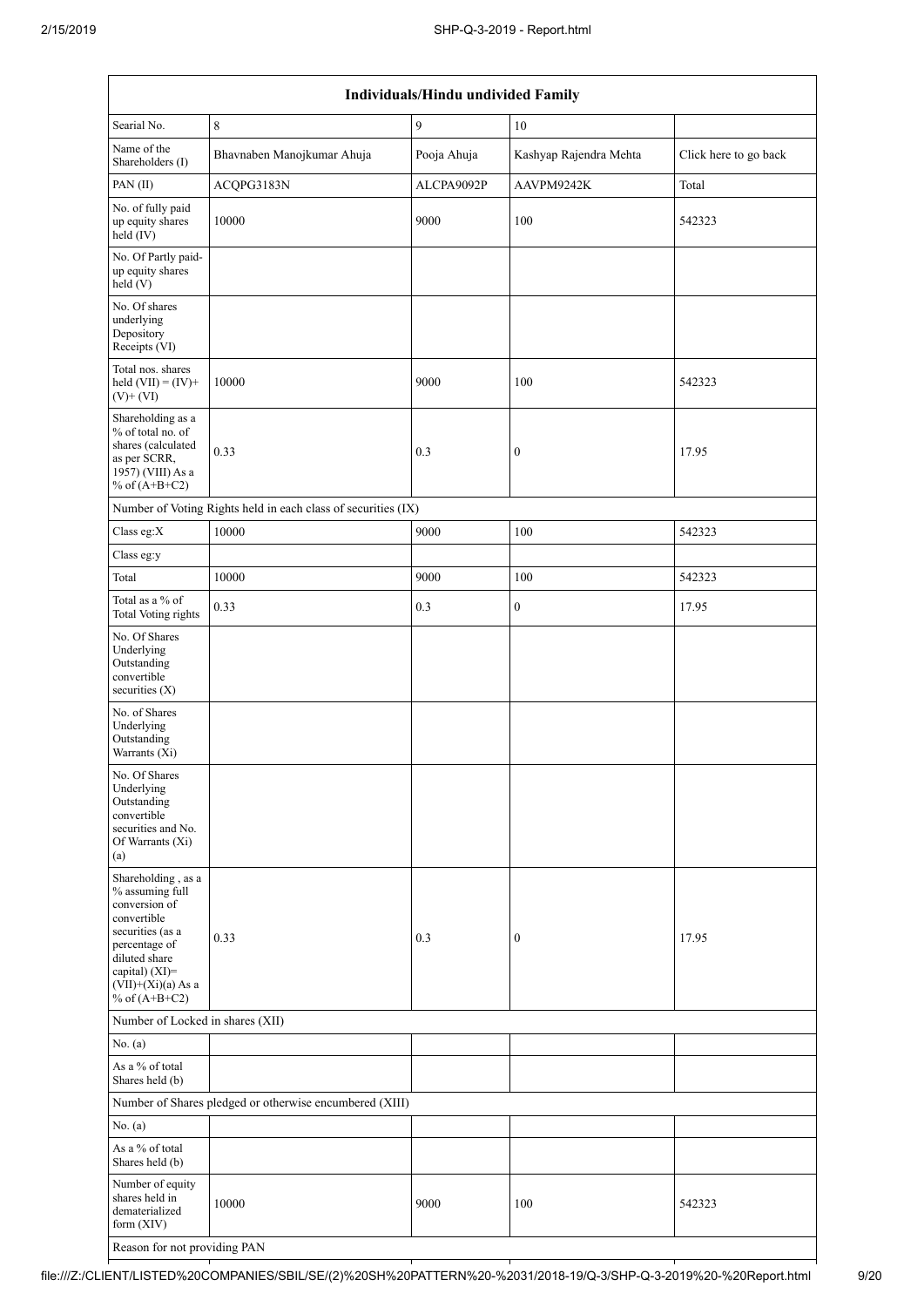| Reason for not<br>providing PAN |  |  |
|---------------------------------|--|--|
| Shareholder type                |  |  |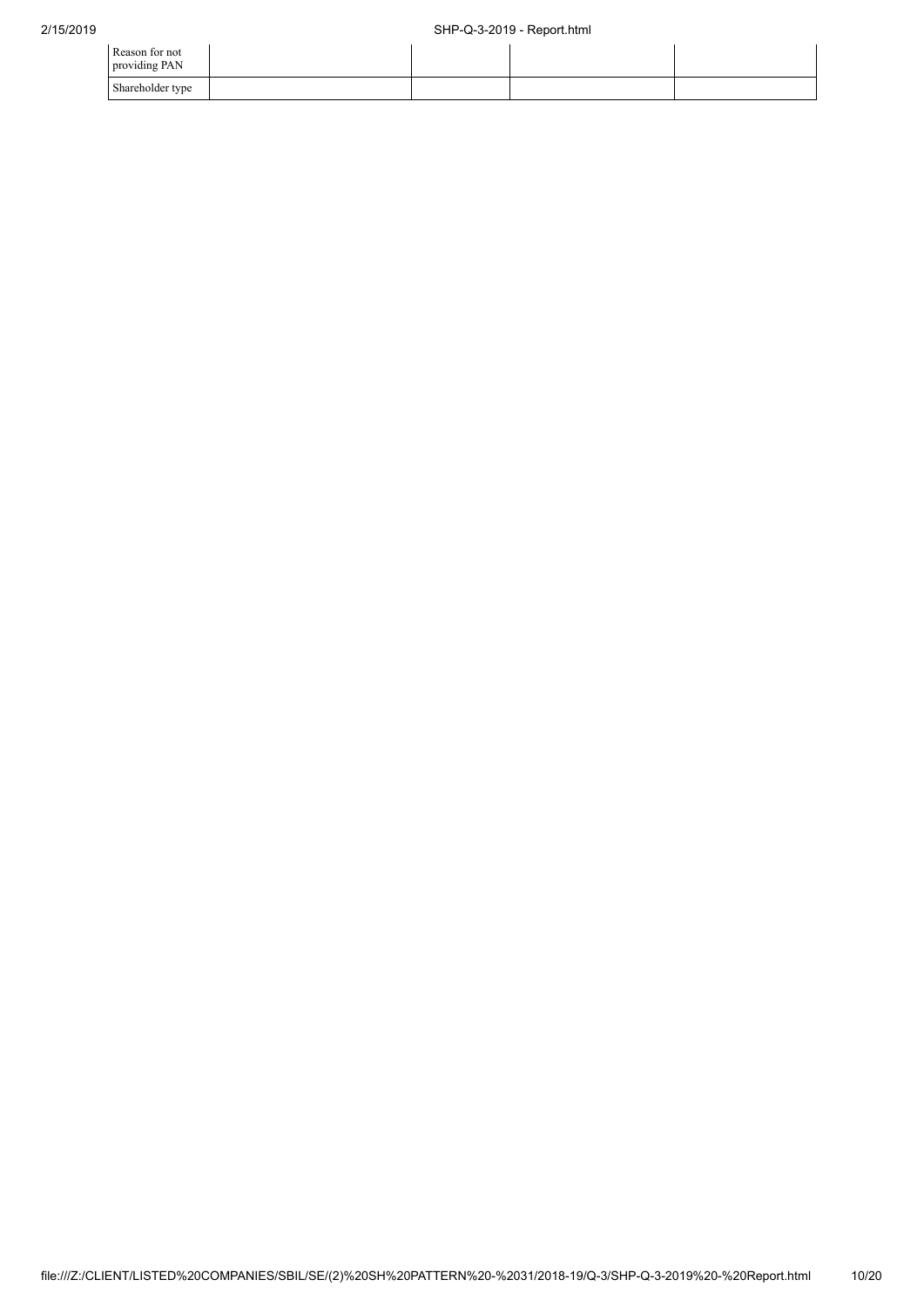|                                                                                                                                                                                      | Any Other (specify)                                     |                       |  |  |  |  |  |
|--------------------------------------------------------------------------------------------------------------------------------------------------------------------------------------|---------------------------------------------------------|-----------------------|--|--|--|--|--|
| Searial No.                                                                                                                                                                          | 1                                                       |                       |  |  |  |  |  |
| Category                                                                                                                                                                             | <b>Bodies Corporate</b>                                 | Click here to go back |  |  |  |  |  |
| Name of the<br>Shareholders (I)                                                                                                                                                      | <b>SUPERFIN IMPEX LIMITED</b>                           |                       |  |  |  |  |  |
| PAN(II)                                                                                                                                                                              | AACCS1072K                                              | Total                 |  |  |  |  |  |
| No. of the<br>Shareholders (I)                                                                                                                                                       | $\mathbf{1}$                                            | 1                     |  |  |  |  |  |
| No. of fully paid<br>up equity shares<br>held (IV)                                                                                                                                   | 131736                                                  | 131736                |  |  |  |  |  |
| No. Of Partly paid-<br>up equity shares<br>held (V)                                                                                                                                  |                                                         |                       |  |  |  |  |  |
| No. Of shares<br>underlying<br>Depository<br>Receipts (VI)                                                                                                                           |                                                         |                       |  |  |  |  |  |
| Total nos. shares<br>held $(VII) = (IV) +$<br>$(V)$ + $(VI)$                                                                                                                         | 131736                                                  | 131736                |  |  |  |  |  |
| Shareholding as a<br>% of total no. of<br>shares (calculated<br>as per SCRR,<br>1957) (VIII) As a<br>% of $(A+B+C2)$                                                                 | 4.36                                                    | 4.36                  |  |  |  |  |  |
| Number of Voting Rights held in each class of securities (IX)                                                                                                                        |                                                         |                       |  |  |  |  |  |
| Class eg: X                                                                                                                                                                          | 131736                                                  | 131736                |  |  |  |  |  |
| Class eg:y                                                                                                                                                                           |                                                         |                       |  |  |  |  |  |
| Total                                                                                                                                                                                | 131736                                                  | 131736                |  |  |  |  |  |
| Total as a % of<br><b>Total Voting rights</b>                                                                                                                                        | 4.36                                                    | 4.36                  |  |  |  |  |  |
| No. Of Shares<br>Underlying<br>Outstanding<br>convertible<br>securities $(X)$                                                                                                        |                                                         |                       |  |  |  |  |  |
| No. of Shares<br>Underlying<br>Outstanding<br>Warrants (Xi)                                                                                                                          |                                                         |                       |  |  |  |  |  |
| No. Of Shares<br>Underlying<br>Outstanding<br>convertible<br>securities and No.<br>Of Warrants (Xi)<br>(a)                                                                           |                                                         |                       |  |  |  |  |  |
| Shareholding, as a<br>% assuming full<br>conversion of<br>convertible<br>securities (as a<br>percentage of<br>diluted share<br>capital) (XI)=<br>$(VII)+(X)$ As a %<br>of $(A+B+C2)$ | 4.36                                                    | 4.36                  |  |  |  |  |  |
| Number of Locked in shares (XII)                                                                                                                                                     |                                                         |                       |  |  |  |  |  |
| No. (a)                                                                                                                                                                              |                                                         |                       |  |  |  |  |  |
| As a % of total<br>Shares held (b)                                                                                                                                                   |                                                         |                       |  |  |  |  |  |
|                                                                                                                                                                                      | Number of Shares pledged or otherwise encumbered (XIII) |                       |  |  |  |  |  |
| No. (a)                                                                                                                                                                              |                                                         |                       |  |  |  |  |  |
| As a % of total<br>Shares held (b)                                                                                                                                                   |                                                         |                       |  |  |  |  |  |
| Number of equity                                                                                                                                                                     | 131736                                                  | 131736                |  |  |  |  |  |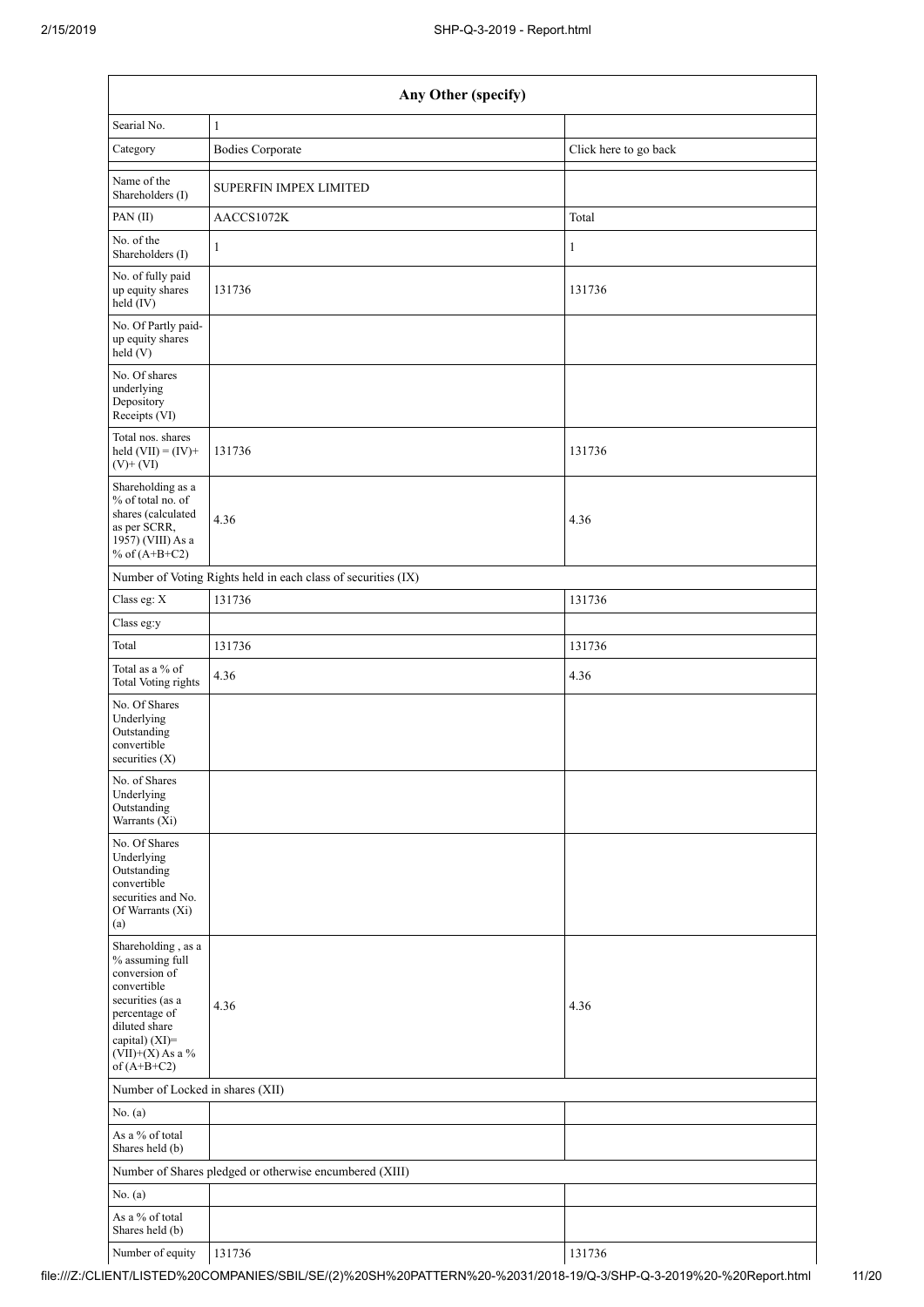## 2/15/2019 SHP-Q-3-2019 - Report.html

| shares held in<br>dematerialized<br>form $(XIV)$ |  |  |  |  |  |  |
|--------------------------------------------------|--|--|--|--|--|--|
| Reason for not providing PAN                     |  |  |  |  |  |  |
| Reason for not<br>providing PAN                  |  |  |  |  |  |  |
| Shareholder type                                 |  |  |  |  |  |  |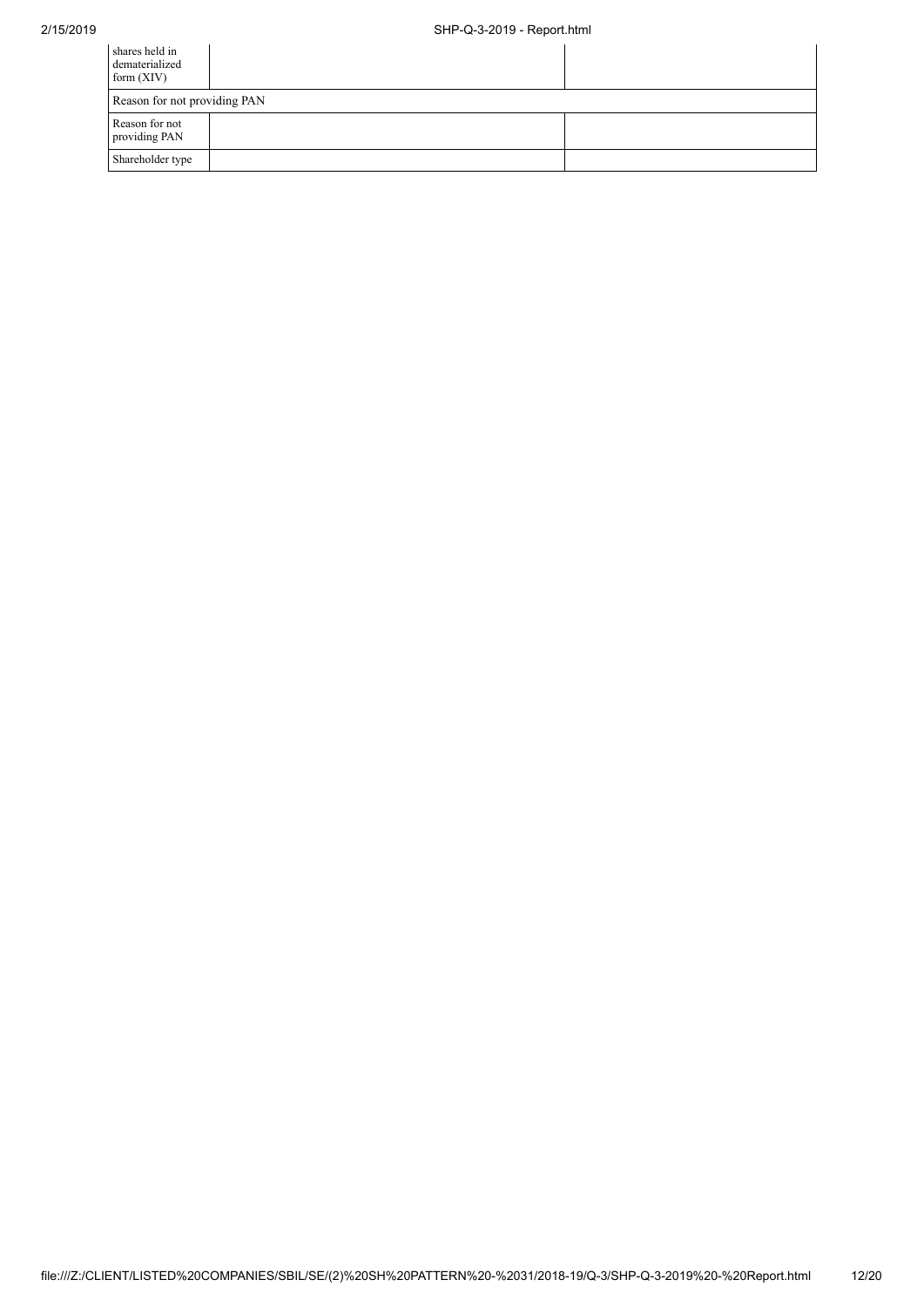$\overline{1}$ 

 $\overline{\mathsf{I}}$ 

| Individuals - ii. Individual shareholders holding nominal share capital in excess of Rs. 2 lakhs.                                                                                    |                              |                               |                               |                             |                         |                            |                               |
|--------------------------------------------------------------------------------------------------------------------------------------------------------------------------------------|------------------------------|-------------------------------|-------------------------------|-----------------------------|-------------------------|----------------------------|-------------------------------|
| Searial No.                                                                                                                                                                          | $\mathbf{1}$                 | $\sqrt{2}$                    | $\overline{\mathbf{3}}$       | $\overline{4}$              | 5                       | $\sqrt{6}$                 | $\boldsymbol{7}$              |
| Name of the<br>Shareholders (I)                                                                                                                                                      | Agrawal Sunil<br>Jagdishbhai | Amit<br>Makkhanlal<br>Agrawal | Anil<br>Makkhanlal<br>Agrawal | Bhavik<br>Khemchand<br>Shah | Deep Kaushal<br>Agrawal | Dilip Hajarilal<br>Agrawal | Gayatri<br>Kaushal<br>Agrawal |
| PAN(II)                                                                                                                                                                              | ABMPA5735D                   | ADRPA7127Q                    | ABJPA6636L                    | AOOPS6378H                  | AJDPA3932F              | ABMPA5734C                 | ABKPA6890R                    |
| No. of fully paid<br>up equity shares<br>held (IV)                                                                                                                                   | 71000                        | 80781                         | 52200                         | 40218                       | 36150                   | 32050                      | 32900                         |
| No. Of Partly paid-<br>up equity shares<br>held(V)                                                                                                                                   |                              |                               |                               |                             |                         |                            |                               |
| No. Of shares<br>underlying<br>Depository<br>Receipts (VI)                                                                                                                           |                              |                               |                               |                             |                         |                            |                               |
| Total nos. shares<br>held $(VII) = (IV) +$<br>$(V)$ + $(VI)$                                                                                                                         | 71000                        | 80781                         | 52200                         | 40218                       | 36150                   | 32050                      | 32900                         |
| Shareholding as a<br>% of total no. of<br>shares (calculated<br>as per SCRR,<br>1957) (VIII) As a<br>% of $(A+B+C2)$                                                                 | 2.35                         | 2.67                          | 1.73                          | 1.33                        | 1.2                     | 1.06                       | 1.09                          |
| Number of Voting Rights held in each class of securities (IX)                                                                                                                        |                              |                               |                               |                             |                         |                            |                               |
| Class eg: X                                                                                                                                                                          | 71000                        | 80781                         | 52200                         | 40218                       | 36150                   | 32050                      | 32900                         |
| Class eg:y                                                                                                                                                                           |                              |                               |                               |                             |                         |                            |                               |
| Total                                                                                                                                                                                | 71000                        | 80781                         | 52200                         | 40218                       | 36150                   | 32050                      | 32900                         |
| Total as a % of<br><b>Total Voting rights</b>                                                                                                                                        | 2.35                         | 2.67                          | 1.73                          | 1.33                        | 1.2                     | 1.06                       | 1.09                          |
| No. Of Shares<br>Underlying<br>Outstanding<br>convertible<br>securities $(X)$                                                                                                        |                              |                               |                               |                             |                         |                            |                               |
| No. of Shares<br>Underlying<br>Outstanding<br>Warrants (Xi)                                                                                                                          |                              |                               |                               |                             |                         |                            |                               |
| No. Of Shares<br>Underlying<br>Outstanding<br>convertible<br>securities and No.<br>Of Warrants (Xi)<br>(a)                                                                           |                              |                               |                               |                             |                         |                            |                               |
| Shareholding, as a<br>% assuming full<br>conversion of<br>convertible<br>securities (as a<br>percentage of<br>diluted share<br>capital) (XI)=<br>$(VII)+(X)$ As a %<br>of $(A+B+C2)$ | 2.35                         | 2.67                          | 1.73                          | 1.33                        | 1.2                     | 1.06                       | 1.09                          |
| Number of Locked in shares (XII)                                                                                                                                                     |                              |                               |                               |                             |                         |                            |                               |
| No. (a)                                                                                                                                                                              |                              |                               |                               |                             |                         |                            |                               |
| As a % of total<br>Shares held (b)                                                                                                                                                   |                              |                               |                               |                             |                         |                            |                               |
| Number of equity<br>shares held in<br>dematerialized<br>form $(XIV)$                                                                                                                 | 71000                        | 80781                         | 52200                         | 40218                       | 36150                   | 32050                      | 32900                         |
| Reason for not providing PAN                                                                                                                                                         |                              |                               |                               |                             |                         |                            |                               |
| Reason for not<br>providing PAN                                                                                                                                                      |                              |                               |                               |                             |                         |                            |                               |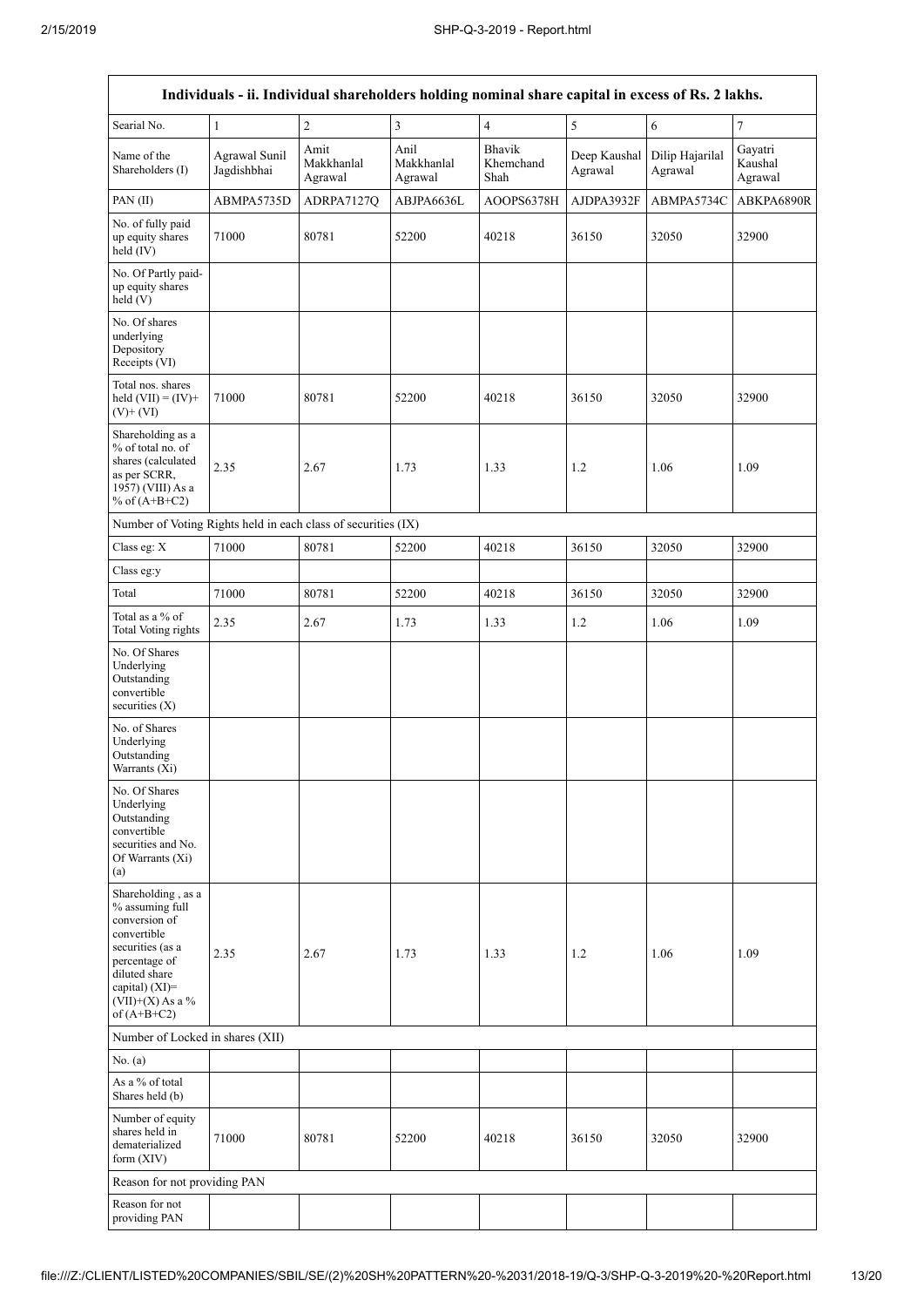$\overline{1}$ 

 $\overline{\mathsf{I}}$ 

| Individuals - ii. Individual shareholders holding nominal share capital in excess of Rs. 2 lakhs.                                                                                    |                                      |                                        |                                 |                             |                                |                                     |                        |
|--------------------------------------------------------------------------------------------------------------------------------------------------------------------------------------|--------------------------------------|----------------------------------------|---------------------------------|-----------------------------|--------------------------------|-------------------------------------|------------------------|
| Searial No.                                                                                                                                                                          | 8                                    | 9                                      | 10                              | 11                          | 12                             | 13                                  | 14                     |
| Name of the<br>Shareholders (I)                                                                                                                                                      | Kaushalkumar<br>Hazarilal<br>Agrawal | Mukeshbhai<br>Jagdishprasad<br>Agarwal | Rajendra<br>Kishorilal<br>Goyal | Ripal<br>Bhavikbhai<br>Shah | Ronak<br>Khemchandbhai<br>Shah | Shah<br>Jagdishchandra<br>Hazarilal | Shital Anil<br>Agrawal |
| PAN(II)                                                                                                                                                                              | AAMPA6828N                           | ACRPA5779M                             | ABCPG5571H                      | AOOPS6387L                  | AQQPS2023R                     | AITPS7478R                          | AJDPA3931G             |
| No. of fully paid<br>up equity shares<br>held (IV)                                                                                                                                   | 60507                                | 60000                                  | 31174                           | 37938                       | 30296                          | 31381                               | 48400                  |
| No. Of Partly paid-<br>up equity shares<br>held (V)                                                                                                                                  |                                      |                                        |                                 |                             |                                |                                     |                        |
| No. Of shares<br>underlying<br>Depository<br>Receipts (VI)                                                                                                                           |                                      |                                        |                                 |                             |                                |                                     |                        |
| Total nos. shares<br>held $(VII) = (IV) +$<br>$(V)$ + $(VI)$                                                                                                                         | 60507                                | 60000                                  | 31174                           | 37938                       | 30296                          | 31381                               | 48400                  |
| Shareholding as a<br>% of total no. of<br>shares (calculated<br>as per SCRR,<br>1957) (VIII) As a<br>% of $(A+B+C2)$                                                                 | $\overline{c}$                       | 1.99                                   | 1.03                            | 1.26                        | 1                              | 1.04                                | 1.6                    |
| Number of Voting Rights held in each class of securities (IX)                                                                                                                        |                                      |                                        |                                 |                             |                                |                                     |                        |
| Class eg: X                                                                                                                                                                          | 60507                                | 60000                                  | 31174                           | 37938                       | 30296                          | 31381                               | 48400                  |
| Class eg:y                                                                                                                                                                           |                                      |                                        |                                 |                             |                                |                                     |                        |
| Total                                                                                                                                                                                | 60507                                | 60000                                  | 31174                           | 37938                       | 30296                          | 31381                               | 48400                  |
| Total as a % of<br><b>Total Voting rights</b>                                                                                                                                        | $\overline{c}$                       | 1.99                                   | 1.03                            | 1.26                        | $\mathbf{1}$                   | 1.04                                | 1.6                    |
| No. Of Shares<br>Underlying<br>Outstanding<br>convertible<br>securities (X)                                                                                                          |                                      |                                        |                                 |                             |                                |                                     |                        |
| No. of Shares<br>Underlying<br>Outstanding<br>Warrants (Xi)                                                                                                                          |                                      |                                        |                                 |                             |                                |                                     |                        |
| No. Of Shares<br>Underlying<br>Outstanding<br>convertible<br>securities and No.<br>Of Warrants (Xi)<br>(a)                                                                           |                                      |                                        |                                 |                             |                                |                                     |                        |
| Shareholding, as a<br>% assuming full<br>conversion of<br>convertible<br>securities (as a<br>percentage of<br>diluted share<br>capital) (XI)=<br>$(VII)+(X)$ As a %<br>of $(A+B+C2)$ | 2                                    | 1.99                                   | 1.03                            | 1.26                        | 1                              | 1.04                                | 1.6                    |
|                                                                                                                                                                                      | Number of Locked in shares (XII)     |                                        |                                 |                             |                                |                                     |                        |
| No. (a)                                                                                                                                                                              |                                      |                                        |                                 |                             |                                |                                     |                        |
| As a % of total<br>Shares held (b)                                                                                                                                                   |                                      |                                        |                                 |                             |                                |                                     |                        |
| Number of equity<br>shares held in<br>dematerialized<br>form (XIV)                                                                                                                   | 60507                                | 60000                                  | 31174                           | 37938                       | 30296                          | 31381                               | 48400                  |
| Reason for not providing PAN                                                                                                                                                         |                                      |                                        |                                 |                             |                                |                                     |                        |
| Reason for not<br>providing PAN                                                                                                                                                      |                                      |                                        |                                 |                             |                                |                                     |                        |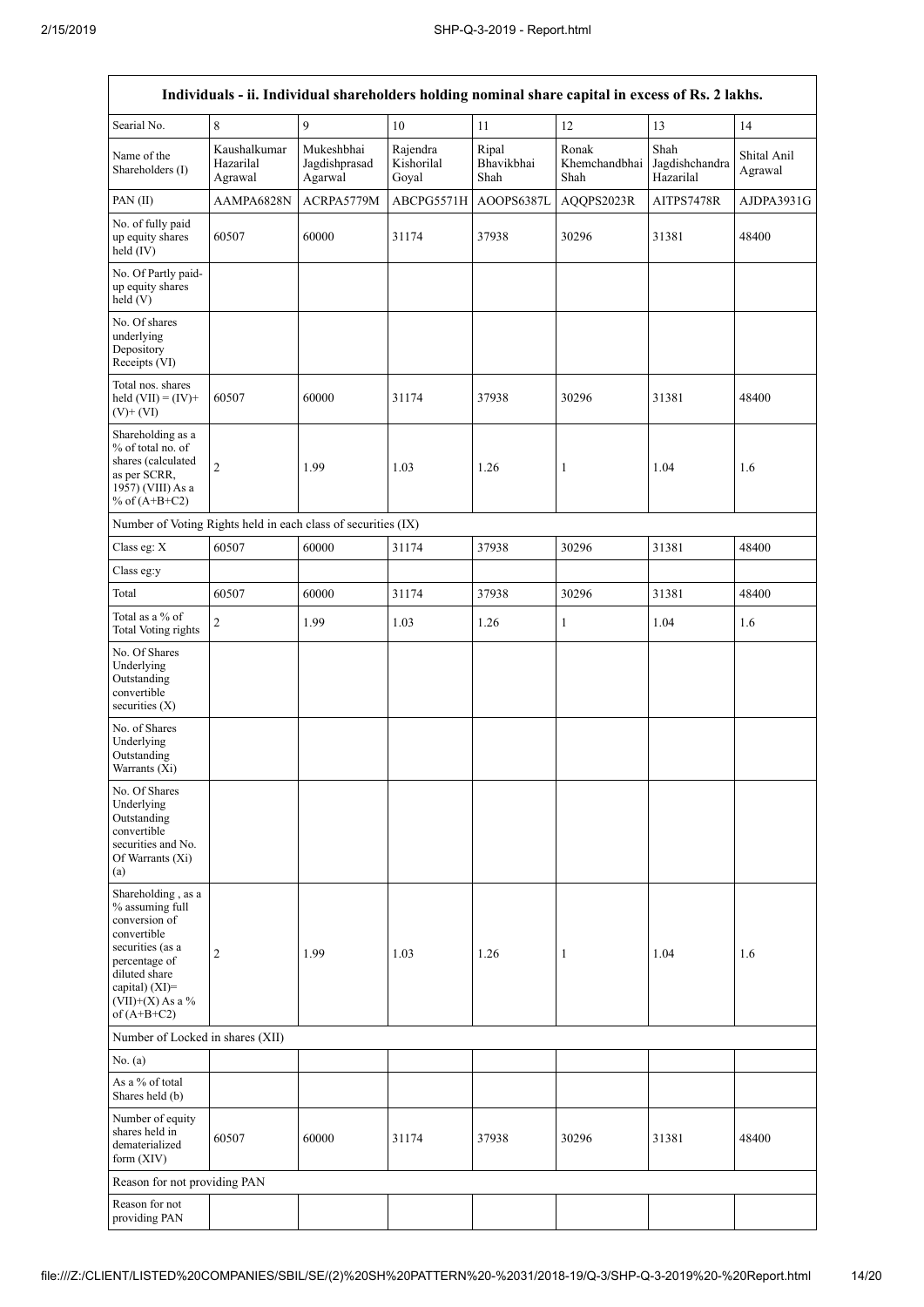$\Gamma$ 

٦

| Individuals - ii. Individual shareholders holding nominal share capital in excess of Rs. 2 lakhs.                                                                                    |                                                               |                       |  |  |  |  |
|--------------------------------------------------------------------------------------------------------------------------------------------------------------------------------------|---------------------------------------------------------------|-----------------------|--|--|--|--|
| Searial No.                                                                                                                                                                          | 15                                                            |                       |  |  |  |  |
| Name of the<br>Shareholders (I)                                                                                                                                                      | Sumit Jagdish Agrawal                                         | Click here to go back |  |  |  |  |
| PAN(II)                                                                                                                                                                              | ADRPA7126R                                                    | Total                 |  |  |  |  |
| No. of fully paid<br>up equity shares<br>held $(IV)$                                                                                                                                 | 44046                                                         | 689041                |  |  |  |  |
| No. Of Partly paid-<br>up equity shares<br>held (V)                                                                                                                                  |                                                               |                       |  |  |  |  |
| No. Of shares<br>underlying<br>Depository<br>Receipts (VI)                                                                                                                           |                                                               |                       |  |  |  |  |
| Total nos. shares<br>held $(VII) = (IV) +$<br>$(V)$ + $(VI)$                                                                                                                         | 44046                                                         | 689041                |  |  |  |  |
| Shareholding as a<br>% of total no. of<br>shares (calculated<br>as per SCRR,<br>1957) (VIII) As a<br>% of $(A+B+C2)$                                                                 | 1.46                                                          | 22.8                  |  |  |  |  |
|                                                                                                                                                                                      | Number of Voting Rights held in each class of securities (IX) |                       |  |  |  |  |
| Class eg: X                                                                                                                                                                          | 44046                                                         | 689041                |  |  |  |  |
| Class eg:y                                                                                                                                                                           |                                                               |                       |  |  |  |  |
| Total                                                                                                                                                                                | 44046                                                         | 689041                |  |  |  |  |
| Total as a % of<br><b>Total Voting rights</b>                                                                                                                                        | 1.46                                                          | 22.8                  |  |  |  |  |
| No. Of Shares<br>Underlying<br>Outstanding<br>convertible<br>securities $(X)$                                                                                                        |                                                               |                       |  |  |  |  |
| No. of Shares<br>Underlying<br>Outstanding<br>Warrants (Xi)                                                                                                                          |                                                               |                       |  |  |  |  |
| No. Of Shares<br>Underlying<br>Outstanding<br>convertible<br>securities and No.<br>Of Warrants (Xi)<br>(a)                                                                           |                                                               |                       |  |  |  |  |
| Shareholding, as a<br>% assuming full<br>conversion of<br>convertible<br>securities (as a<br>percentage of<br>diluted share<br>capital) (XI)=<br>$(VII)+(X)$ As a %<br>of $(A+B+C2)$ | 1.46                                                          | 22.8                  |  |  |  |  |
| Number of Locked in shares (XII)                                                                                                                                                     |                                                               |                       |  |  |  |  |
| No. (a)                                                                                                                                                                              |                                                               |                       |  |  |  |  |
| As a % of total<br>Shares held (b)                                                                                                                                                   |                                                               |                       |  |  |  |  |
| Number of equity<br>shares held in<br>dematerialized<br>form (XIV)                                                                                                                   | 44046                                                         | 689041                |  |  |  |  |
| Reason for not providing PAN                                                                                                                                                         |                                                               |                       |  |  |  |  |
| Reason for not<br>providing PAN                                                                                                                                                      |                                                               |                       |  |  |  |  |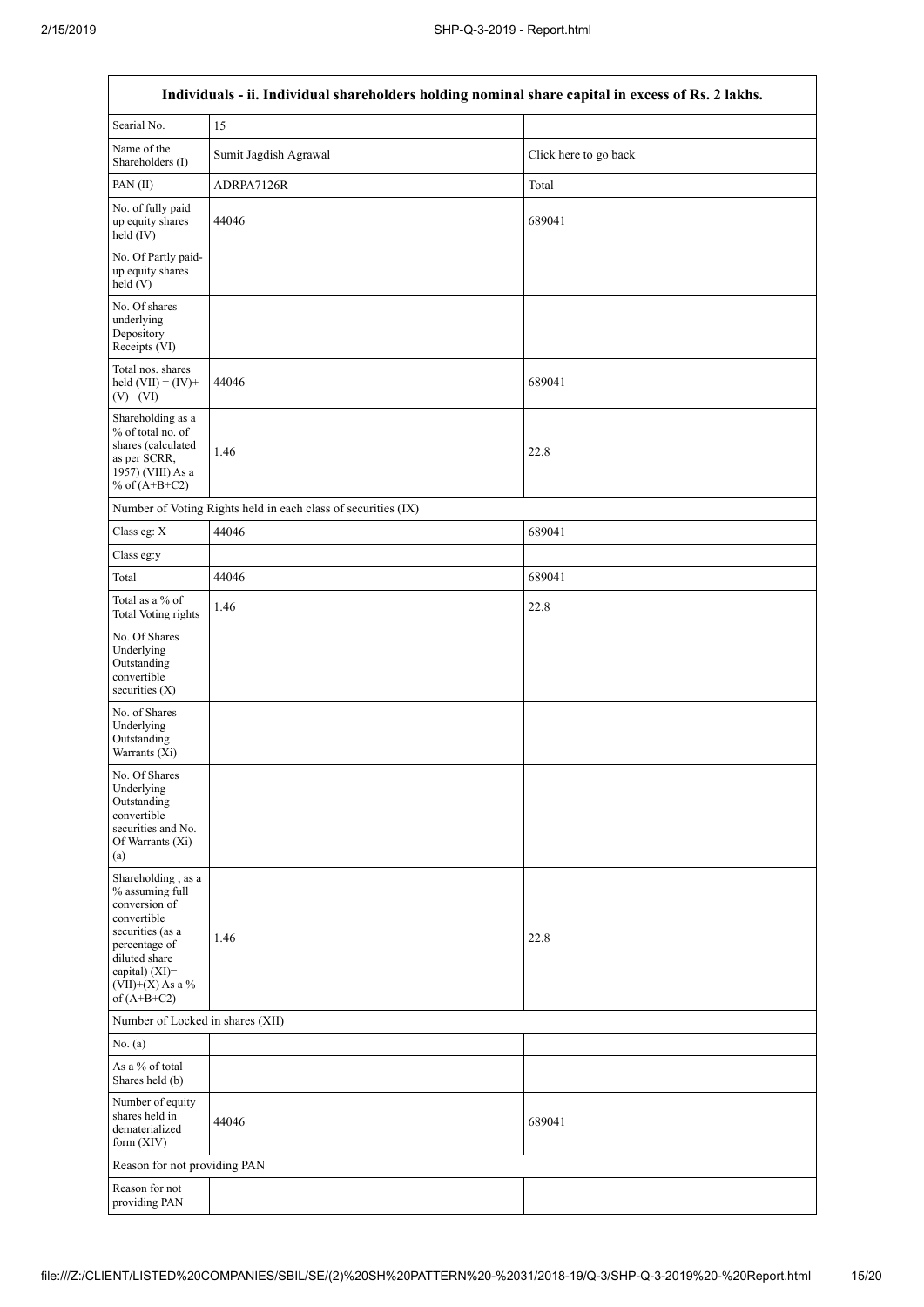| Any Other (specify)                                                                                                                                                                  |              |                                                               |                                              |                              |                     |                                              |                            |  |
|--------------------------------------------------------------------------------------------------------------------------------------------------------------------------------------|--------------|---------------------------------------------------------------|----------------------------------------------|------------------------------|---------------------|----------------------------------------------|----------------------------|--|
| Searial No.                                                                                                                                                                          | $\mathbf{1}$ | $\overline{2}$                                                | 3                                            | $\overline{4}$               | 5                   | 6                                            | $\overline{7}$             |  |
| Category                                                                                                                                                                             | <b>HUF</b>   | <b>HUF</b>                                                    | <b>HUF</b>                                   | Non-Resident<br>Indian (NRI) | Clearing<br>Members | <b>Clearing Members</b>                      | <b>Bodies</b><br>Corporate |  |
| Category / More<br>than 1 percentage                                                                                                                                                 | Category     | More than 1<br>percentage of<br>shareholding                  | More than 1<br>percentage of<br>shareholding | Category                     | Category            | More than 1<br>percentage of<br>shareholding | Category                   |  |
| Name of the<br>Shareholders (I)                                                                                                                                                      |              | Sanjay B. Shah                                                | <b>Bhavik</b><br>Khemchandbhai<br>Shah       |                              |                     | <b>Vse Stock Services</b><br>Ltd             |                            |  |
| PAN(II)                                                                                                                                                                              |              | AAVHS4673Q                                                    | AAFHB7913Q                                   |                              |                     | AABCV4258K                                   |                            |  |
| No. of the<br>Shareholders (I)                                                                                                                                                       | 28           | $\mathbf{1}$                                                  | $\mathbf{1}$                                 | 22                           | $\mathfrak{2}$      | $\mathbf{1}$                                 | 27                         |  |
| No. of fully paid<br>up equity shares<br>held (IV)                                                                                                                                   | 129670       | 45931                                                         | 32931                                        | 27872                        | 36969               | 35969                                        | 180715                     |  |
| No. Of Partly paid-<br>up equity shares<br>held (V)                                                                                                                                  |              |                                                               |                                              |                              |                     |                                              |                            |  |
| No. Of shares<br>underlying<br>Depository<br>Receipts (VI)                                                                                                                           |              |                                                               |                                              |                              |                     |                                              |                            |  |
| Total nos. shares<br>held $(VII) = (IV) +$<br>$(V)$ + $(VI)$                                                                                                                         | 129670       | 45931                                                         | 32931                                        | 27872                        | 36969               | 35969                                        | 180715                     |  |
| Shareholding as a<br>% of total no. of<br>shares (calculated<br>as per SCRR,<br>1957) (VIII) As a<br>% of $(A+B+C2)$                                                                 | 4.29         | 1.52                                                          | 1.09                                         | 0.92                         | 1.22                | 1.19                                         | 5.98                       |  |
|                                                                                                                                                                                      |              | Number of Voting Rights held in each class of securities (IX) |                                              |                              |                     |                                              |                            |  |
| Class eg: X                                                                                                                                                                          | 129670       | 45931                                                         | 32931                                        | 27872                        | 36969               | 35969                                        | 180715                     |  |
| Class eg:y                                                                                                                                                                           |              |                                                               |                                              |                              |                     |                                              |                            |  |
| Total                                                                                                                                                                                | 129670       | 45931                                                         | 32931                                        | 27872                        | 36969               | 35969                                        | 180715                     |  |
| Total as a % of<br><b>Total Voting rights</b>                                                                                                                                        | 4.29         | 1.52                                                          | 1.09                                         | 0.92                         | 1.22                | 1.19                                         | 5.98                       |  |
| No. Of Shares<br>Underlying<br>Outstanding<br>convertible<br>securities (X)                                                                                                          |              |                                                               |                                              |                              |                     |                                              |                            |  |
| No. of Shares<br>Underlying<br>Outstanding<br>Warrants (Xi)                                                                                                                          |              |                                                               |                                              |                              |                     |                                              |                            |  |
| No. Of Shares<br>Underlying<br>Outstanding<br>convertible<br>securities and No.<br>Of Warrants (Xi)<br>(a)                                                                           |              |                                                               |                                              |                              |                     |                                              |                            |  |
| Shareholding, as a<br>% assuming full<br>conversion of<br>convertible<br>securities (as a<br>percentage of<br>diluted share<br>capital) (XI)=<br>$(VII)+(X)$ As a %<br>of $(A+B+C2)$ | 4.29         | 1.52                                                          | 1.09                                         | 0.92                         | 1.22                | 1.19                                         | 5.98                       |  |
| Number of Locked in shares (XII)                                                                                                                                                     |              |                                                               |                                              |                              |                     |                                              |                            |  |
| No. (a)                                                                                                                                                                              |              |                                                               |                                              |                              |                     |                                              |                            |  |
| As a % of total<br>Shares held (b)                                                                                                                                                   |              |                                                               |                                              |                              |                     |                                              |                            |  |
| Number of equity                                                                                                                                                                     | 129670       | 45931                                                         | 32931                                        | 11672                        | 36969               | 35969                                        | 174615                     |  |

 $\mathbf{I}$ 

H

 $\perp$ 

 $\overline{\phantom{a}}$ 

 $\mathbf{I}$ 

 $\overline{\phantom{a}}$ 

 $\mathbf{I}$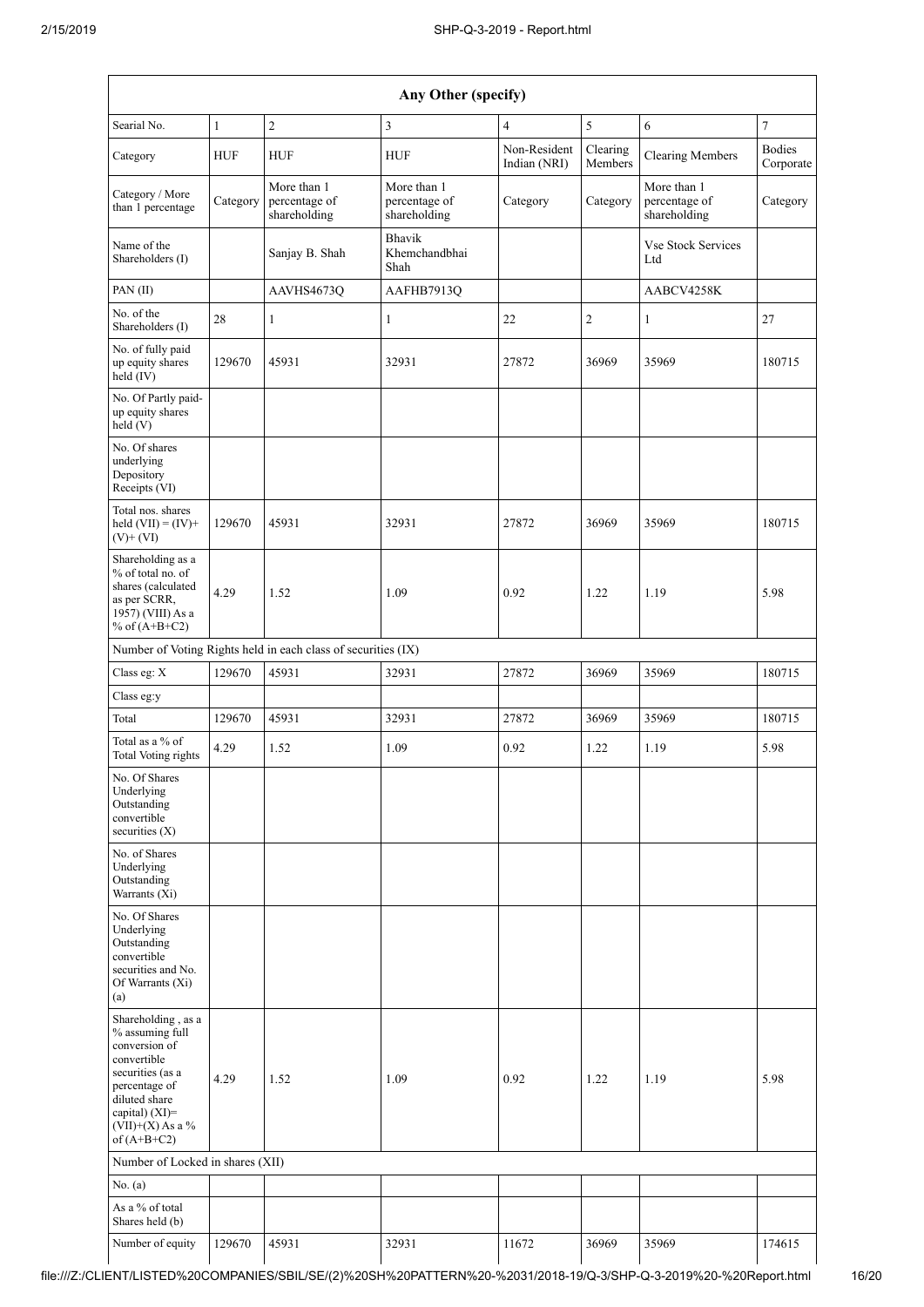| shares held in<br>dematerialized<br>form $(XIV)$ |  |  |  |  |
|--------------------------------------------------|--|--|--|--|
| Reason for not providing PAN                     |  |  |  |  |
| Reason for not<br>providing PAN                  |  |  |  |  |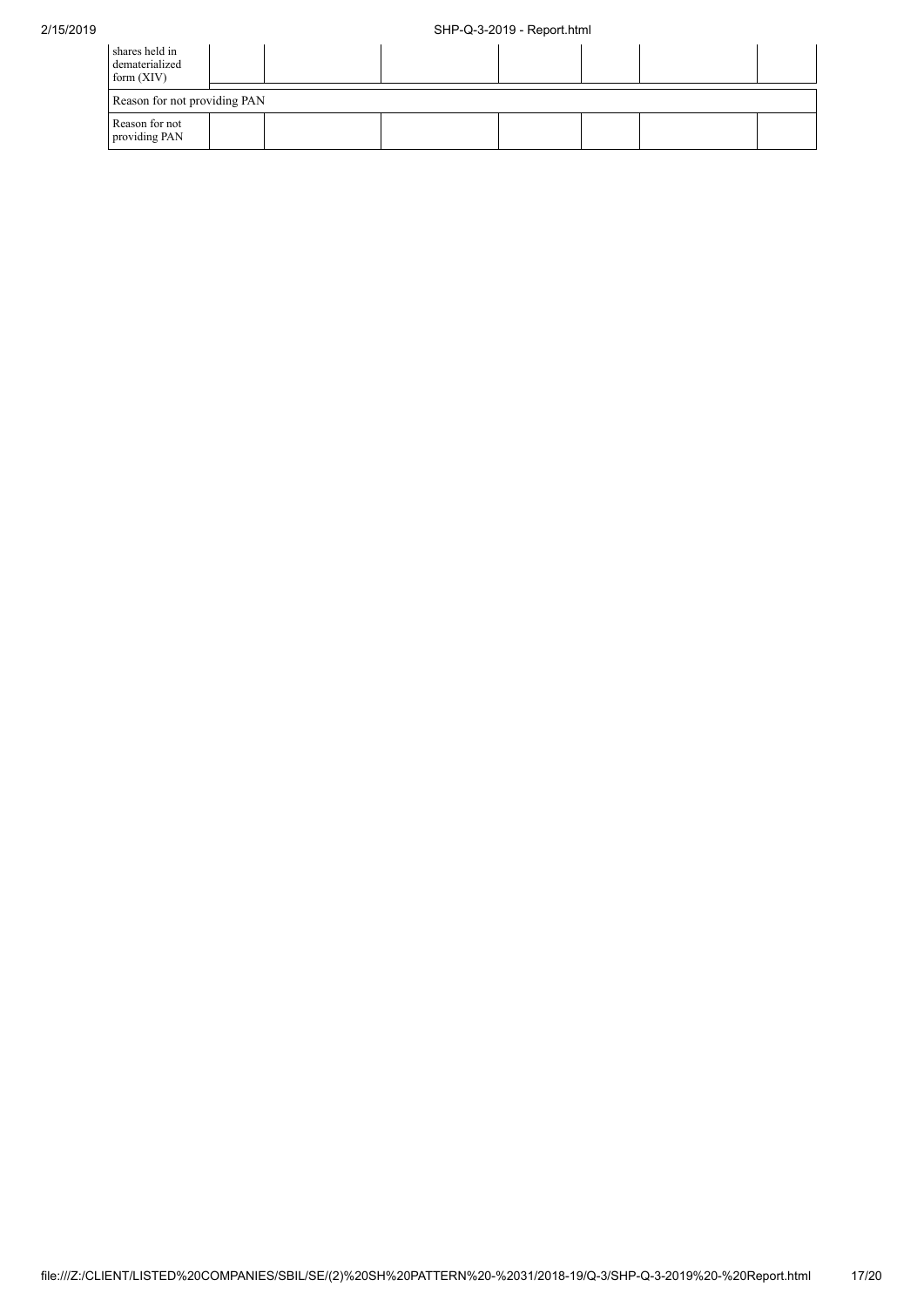| Any Other (specify)                                                                                                                                                                  |                                                               |                       |  |  |  |  |
|--------------------------------------------------------------------------------------------------------------------------------------------------------------------------------------|---------------------------------------------------------------|-----------------------|--|--|--|--|
| Searial No.                                                                                                                                                                          | $\,8\,$                                                       |                       |  |  |  |  |
| Category                                                                                                                                                                             | <b>Bodies Corporate</b>                                       |                       |  |  |  |  |
| Category / More<br>than 1 percentage                                                                                                                                                 | More than 1 percentage of shareholding                        |                       |  |  |  |  |
| Name of the<br>Shareholders (I)                                                                                                                                                      | Jmkd Broking Private Limited                                  | Click here to go back |  |  |  |  |
| PAN(II)                                                                                                                                                                              | AABCJ9346C                                                    | Total                 |  |  |  |  |
| No. of the<br>Shareholders (I)                                                                                                                                                       | 1                                                             | 79                    |  |  |  |  |
| No. of fully paid<br>up equity shares<br>held (IV)                                                                                                                                   | 141004                                                        | 375226                |  |  |  |  |
| No. Of Partly paid-<br>up equity shares<br>held (V)                                                                                                                                  |                                                               |                       |  |  |  |  |
| No. Of shares<br>underlying<br>Depository<br>Receipts (VI)                                                                                                                           |                                                               |                       |  |  |  |  |
| Total nos. shares<br>held $(VII) = (IV) +$<br>$(V)$ + $(VI)$                                                                                                                         | 141004                                                        | 375226                |  |  |  |  |
| Shareholding as a<br>% of total no. of<br>shares (calculated<br>as per SCRR,<br>1957) (VIII) As a<br>% of $(A+B+C2)$                                                                 | 4.67                                                          | 12.41                 |  |  |  |  |
|                                                                                                                                                                                      | Number of Voting Rights held in each class of securities (IX) |                       |  |  |  |  |
| Class eg: X                                                                                                                                                                          | 141004                                                        | 375226                |  |  |  |  |
| Class eg:y                                                                                                                                                                           |                                                               |                       |  |  |  |  |
| Total                                                                                                                                                                                | 141004                                                        | 375226                |  |  |  |  |
| Total as a % of<br><b>Total Voting rights</b>                                                                                                                                        | 4.67                                                          | 12.41                 |  |  |  |  |
| No. Of Shares<br>Underlying<br>Outstanding<br>convertible<br>securities $(X)$                                                                                                        |                                                               |                       |  |  |  |  |
| No. of Shares<br>Underlying<br>Outstanding<br>Warrants (Xi)                                                                                                                          |                                                               |                       |  |  |  |  |
| No. Of Shares<br>Underlying<br>Outstanding<br>convertible<br>securities and No.<br>Of Warrants (Xi)<br>(a)                                                                           |                                                               |                       |  |  |  |  |
| Shareholding, as a<br>% assuming full<br>conversion of<br>convertible<br>securities (as a<br>percentage of<br>diluted share<br>capital) (XI)=<br>$(VII)+(X)$ As a %<br>of $(A+B+C2)$ | 4.67                                                          | 12.41                 |  |  |  |  |
| Number of Locked in shares (XII)                                                                                                                                                     |                                                               |                       |  |  |  |  |
| No. (a)                                                                                                                                                                              |                                                               |                       |  |  |  |  |
| As a $\%$ of total<br>Shares held (b)                                                                                                                                                |                                                               |                       |  |  |  |  |
| Number of equity<br>shares held in<br>dematerialized<br>form $(XIV)$                                                                                                                 | 141004                                                        | 352926                |  |  |  |  |